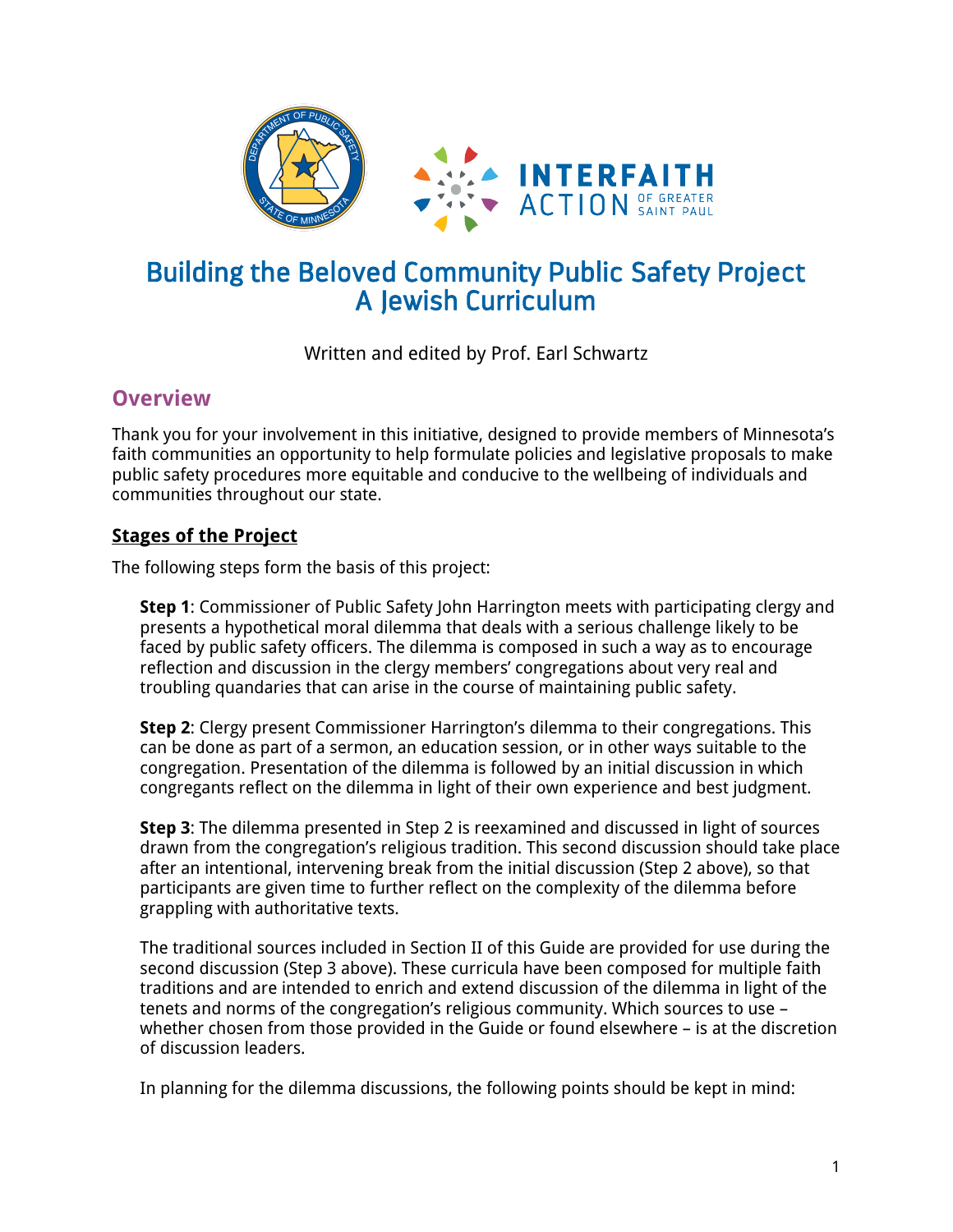- **A.** Discussions should include opportunities for participants to reconsider their initial approach to the dilemma. One way discussion leaders can encourage participants to do this is by helping them to view the dilemma from the viewpoint of each of the persons mentioned in the story, along with other implicit or otherwise pertinent perspectives. Asking participants to take up this challenge for one another, rather than relying on the leader to identify and describe perspectives, can prompt more active participation in the discussion, promote careful listening, and evoke relevant personal experiences to be pondered and shared with the group. In the process, the odds that participants will feel comfortable moving from a foregone conclusion to more careful reflection is likely to increase.
- **B.** Dilemmas present circumstances in which simply affirming a particular value or ideal may come up short if, having affirmed that value, further discussion suggests that it collides with another principle one would also choose to affirm, e.g., individual rights vs. social responsibility, abiding by the law vs. reaching out to someone who is suffering, responsibilities to those with whom one has a special relationship vs. duties toward all people, etc. Discussion leaders can help participants to see these potential conflicts, and to grapple with them. What-if variations of the dilemma can be helpful in this regard, e.g., what if you were related to person A in this story? What if you were related to person B?
- **C.** Three points should be kept in mind regarding the inclusion of sources from a congregation's sacred tradition in a discussion:
	- 1. Each of our congregations is heir to a long and rich tradition devoted to articulating the mission of the religious body of which the congregation is a part. Our project is situated in congregations in the hope that our reflections, discussions, and conclusions might help to extend this ongoing process, within us, and among us.
	- 2. Study of traditional sources can expand the range of perspectives represented in the group. In this respect, the intercultural dimension of this project begins, to some degree, *within* each tradition, in as much as traditional texts, when originating in circumstances different from those shared by the discussants, not only informs but expands the circle of voices heard in the discussion.
	- 3. Whichever sources a discussion leader may choose to introduce, their intended role isn't to end discussion, but to deepen it.

**Step 4**: After reexamination of the dilemma in light of the congregation's sacred tradition, congregants assist in composing a report to Commissioner Harrington on issues raised by and reflections on the dilemma. It is recommended that each congregation appoint a Learning Coordinator to ensure this step is completed; a short job description for this role can be found at https://interfaithaction.org/wp-content/uploads/2021/12/IFA-Learning-Coordinator-Job-Desc-final.pdf. A written summary is submitted to project evaluators Charmagne and Michael Patton.

**Step 5**: Steps 2-4 are repeated for each dilemma presented by the Commissioner. Reports are prepared following each cycle.

**Step 6**: Project evaluators Charmagne and Michael Patton integrate pertinent observations and recommendations in the reports from the congregations into a single, publicly available report for the Minnesota Department of Public Safety.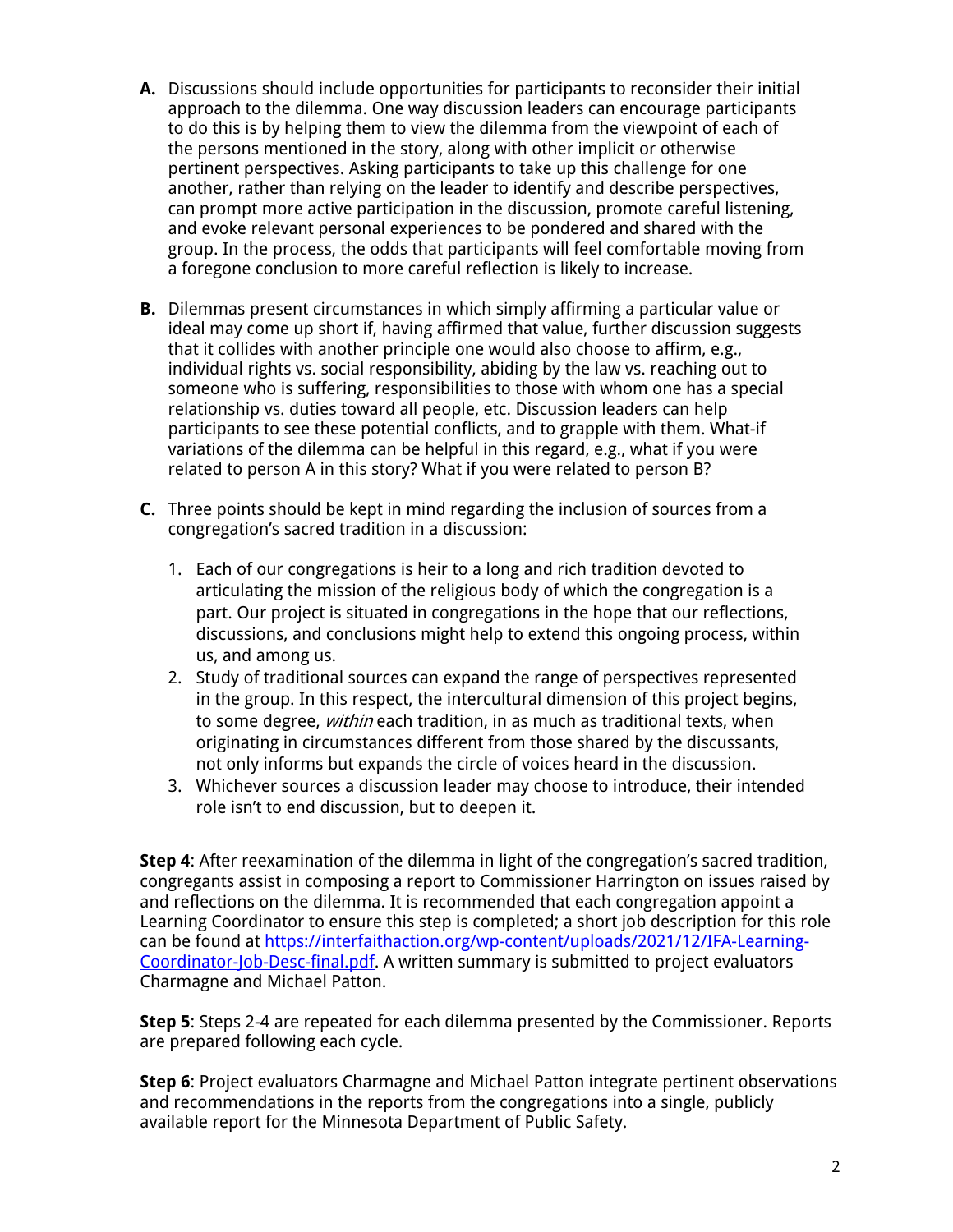## **Goals of the Project**

## **From principles to concrete applications**

• To move beyond abstract principles to actionable input that might prove of value to the DPS;

## **An inclusive conversation**

• To involve hundreds, perhaps thousands of people in these exchanges statewide, with the potential for intercommunal conversations and ongoing dialogue with the DPS;

#### **Reasoning together**

• To provide a platform for diverse faith communities to engage in thoughtful reflection on how best to approach current issues in public safety in light of their own experience, their best judgment, and their particular faith tradition;

#### **Listening to our faith traditions as we listen to one another**

• To bring the faith communities' distinctive values and text-based input to the civic table shared by all Minnesotans;

#### **Faith communities and the common good**

• To further integrate the faith communities into the civic infrastructure of our state;

#### **Faith communities helping to build community**

• To build a habit of mind in the faith communities of bringing the full strength of their hearts and minds to bear on the most pressing issues in our civic life.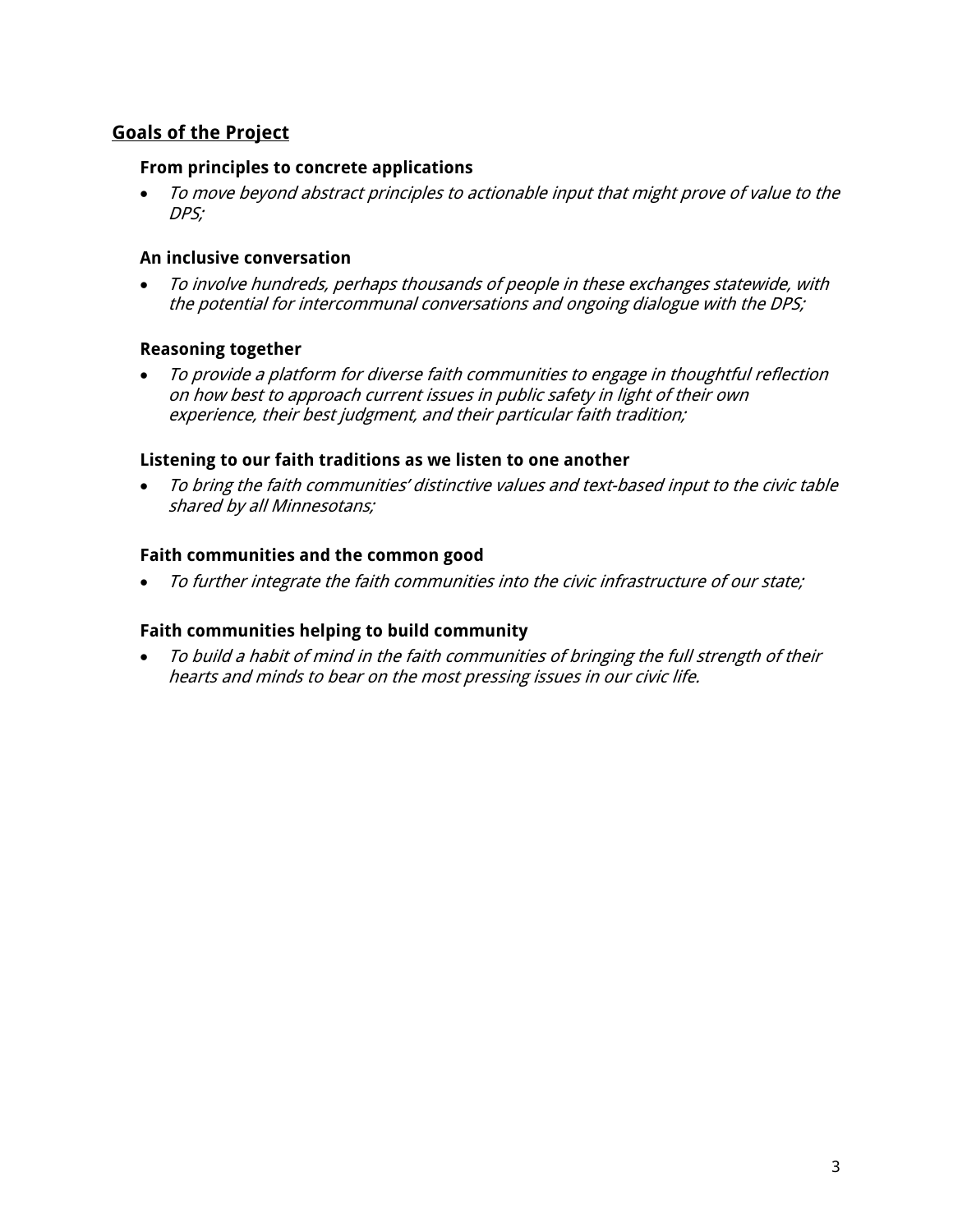## **Jewish Primary Sources**

I. Tanakh

- A. Deut. 16:18-20
- B. Deut. 24:16
- C. Deut. 19:15
- D. Deut. 25:1-3
- II. Early Rabbinic Sources
	- A. Mishnah
		- 1. Sanhedrin 4:1
		- 2. Sanhedrin 4:5
		- 3. Avot 3:2
		- B. Midrash
			- 1. Mekhilta on Ex. 22:1-2
			- 2. Midrash Tanhuma on Deut. 16:1
	- C. Talmud (Bavli)
		- 1. Sanhedrin 74a
		- 2. Sanhedrin 82a
		- 3. Pesahim 37a
- III. Early non-rabbinic references
	- A. Josephus on property crimes and restitution (Antiquities, 16:1)
	- B. The Book of Acts 21:27-40
- IV. Post-Talmudic Commentaries, Codes and Responsa

A.RaSHI

- 1. on Deut. 16 :1
- 2. on B. Sotah 38b
- B. Maimonides, Mishneh Torah
	- 1. Hilchot Sanhedrin 1:1
	- 2. Hilkhot Rotseah u-Sh'mirat Nefesh, 1:5-16
	- 3. Hilkhot G'nevah 9 :7-12
- C. R. Shlomo ben Avraham ibn Adret (RaSHbA), Responsum
- D. R. Yits'hak ben Sheshet, Responsum 236
- E. Shulkhan Arukh, Orah Hayim 529:4
- V. Jewish law and liberal principles
	- A. From the קוח דוסי of the State of Israel
	- B. Comments by Shulamit Aloni on Israel's Basic Law
	- C. From a dictum of Israel Supreme Court Justice Menahem Alon

#### **Suggested Secondary Sources**

1. Handbook for Jewish Communities Fighting Mass Incarceration (T'ruah)

2. Life in the Balance: Life and Death Decisions in the Light of Jewish Tradition (Cytron, Schwartz)

תינולין, מרינת הודית ודמוקרטית (רון מרגולין, אורך) אורך

4. Jewish Encyclopedia, "Police Laws"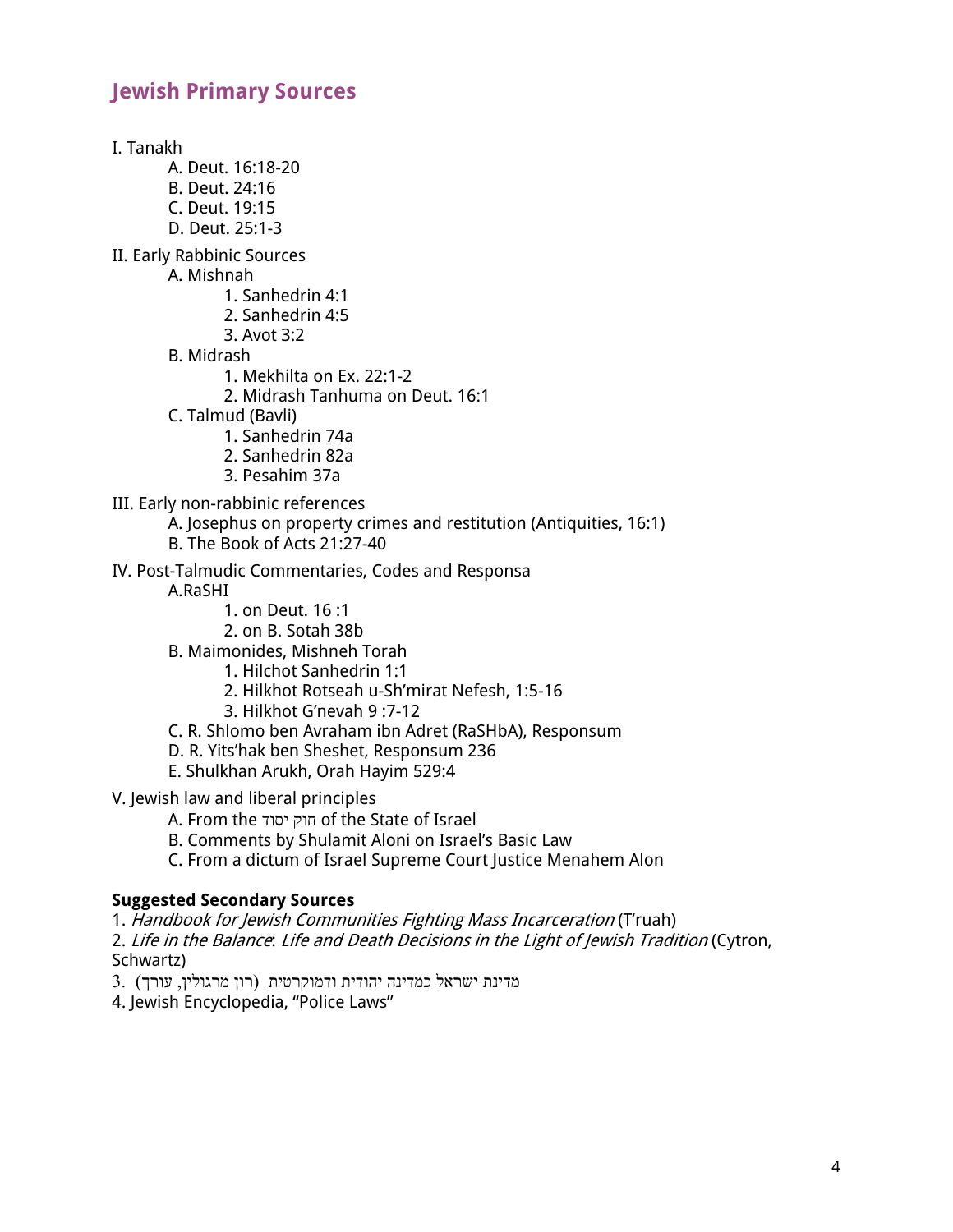## **Introduction**

Jewish life has long centered on a legal tradition constructed, for the most part, of duties incumbent upon individuals and the communities they form. In his book Talmudic Law and the Modern State, Moshe Silberg (Israel Supreme Court justice, 1950-1970) concluded that given these characteristics, "Jewish law generally, in its criminal as well as its civil aspects, is a system of law which turns primarily to the citizen and not to the judge. The Hoshen Mishpat<sup>1</sup> and Even HaEzer $^2$  are, in a certain sense, really Orah Hayim $^3$ , "a way of life"...It is not the "right" of the claimant the law has vindicated when it established the principle of obligation, but the duty of the person who is under obligation…" 4

Absent political autonomy, and everywhere a minority among dominant populations, Jewish self-definition for the past two millenia has rested on this heritage of legal obligations, articulated by courts whose authority depended largely on the concurrence and commitment of community members. This structure, rooted in biblical sources, would come to be defined in rabbinic terms.

Biblical and rabbinic forms of Hebrew are rich in expressions for institutions and people responsible for the articulation and application of this law (שפט , ניב , פסק, זקנ, דינ) . By comparison, there are relatively few terms for those designated to effect compliance, or otherwise facilitate civil order, over and above the ad hoc efforts of community members. The most common of these terms comes from the root `lשטר<sup>5</sup> In biblical Hebrew ׳ שוטר׳ indicates a priestly or military functionary, while early rabbinic sources tend to use the term to indicate an agent of a court. Medieval sources, building on this usage, employed the term to describe persons authorized by courts to use force to compel compliance with rulings and public standards. This definition has led in turn to the use of ׳רטוש׳ in contemporary Hebrew for "police officer," coinciding with the adoption of the prevalent modern understanding of policing as more akin to firefighting than to combat.

And so the question: Given this historical background, how might classical Jewish sources inform current discussions regarding public order, safety, and law enforcement? The following texts are intended as resources for discussion leaders as they explore this question with members of their congregations. The categories of sources are roughly in chronological order, but within each category texts are organized by literary type. So, for example, "early rabbinic sources" precede "post-talmudic sources," with the early rabbinic category divided into mishnaic, midrashic, and talmudic texts.

\*\*\*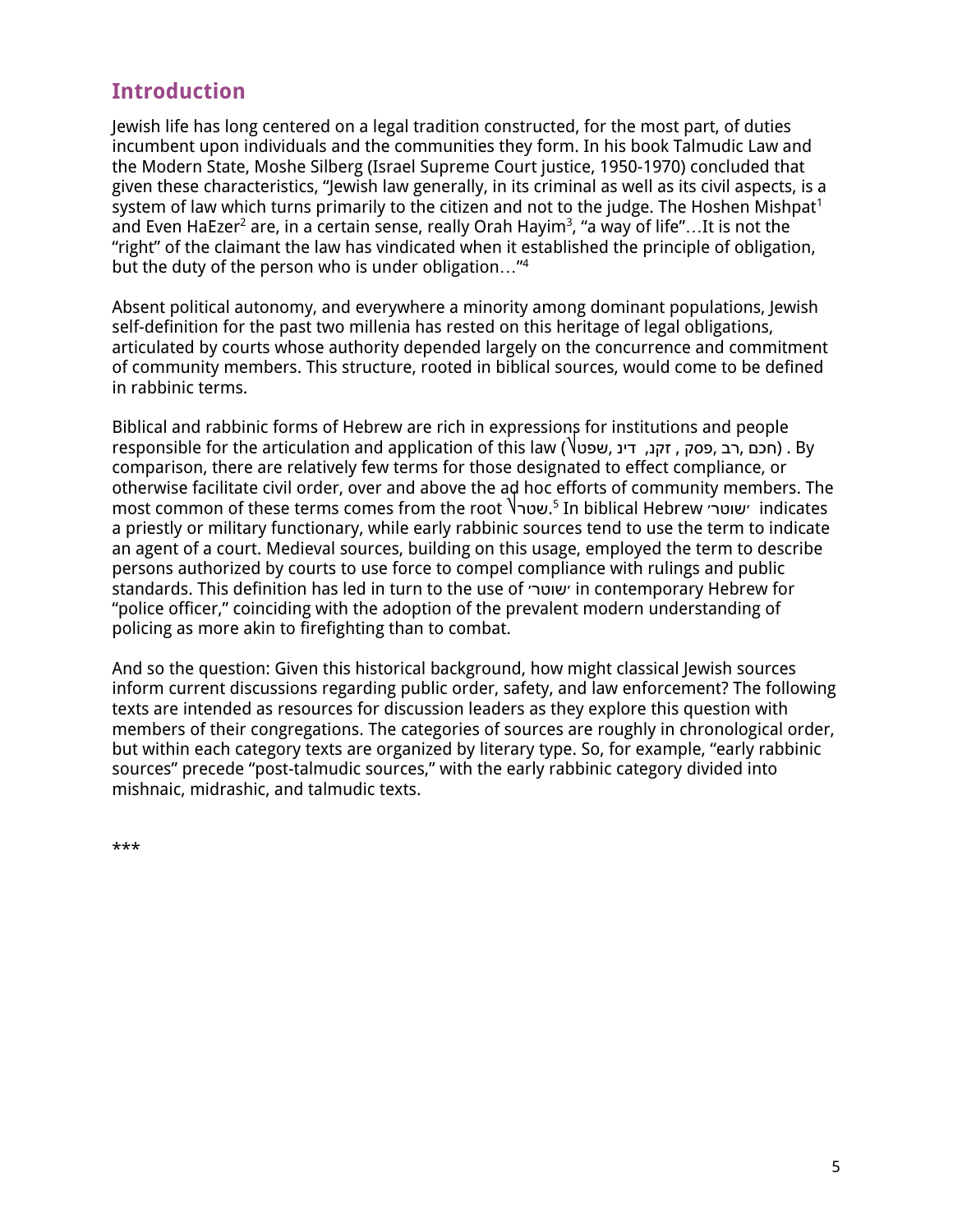## **I. Sources from Tanakh**

### Overview of Sources from Tanakh

Tanakh texts having to do with crime and legal procedures are strikingly distinct from many other ancient legal documents in crucial respects.6 Among these differences:

- 1. Rejection of transferable culpability from a person who committed a crime to other members of the person's family.
- 2. The duty to protect rather than betray slaves who have fled their master.
- 3. disassociation of punishment from the social class of a perpetrator, or victim.
- 4. Limiting of punishment for property crimes to compensation plus monetary/material penalty.
- 5. Public sanctuary for individuals convicted of accidental homicide, when threatened with blood vengeance.
- 6. no references to incarceration as punishment for a crime.

Another distinctive characteristic of Torah law is its independence from an explicit political authority structure.<sup>7</sup> While the balance of the Tanakh offers little evidence that these premises, standards and procedures played a significant role in civil governance under the biblical monarchies, in the past two millenia they have proven crucial in shaping viable institutions in diaspora communities. The biblical model of covenantal law, with its emphasis on individual responsibility, leading to the building of community on a foundation of shared responsibilities, would help diaspora communities to meet the challenge of maintaining civil order. The following texts reflect these distinctive characteristics.

## **Sources**

## **1. Deut. 16:18**

ְשֹׁפְטִים וְשִׂטְרִים תִּתֵּן־לִךְּבְּכָל־שָׁעֲרֵיךָ אֲשֶׁר הִ׳ אֱלֹהֱיִךְ נֹתֵן לִךָּ לִשְׁבָטֵיךָ וְשָׁפְטָו אֶת־הָעֲם מִשְׁפַּט־צֵדֶק: לֹא־תַמֱה מִשְׁפָּט לָא ְתַכְּיִר פָּנֶים וְלֹא־תִקֵּח שׁׁחַד כִּי הַשׁׁחַד יְעַוֵּר עֲינֵי חֲכָמִים וִיסַלֵּף דִּבְרֵי צַדִּיקִם: צֶדֶק צֶדֶק תִּרְדֶּף לְמֻעַּו תְּחָיֶה וְיָרַשְׁתָּ אֶת־הָאָצֶרֶץ  $\gamma$ י־רָה אֱלֹהֶיִךְ נֹתֵן לֵ

Appoint judges and officers in all the settlements that ׳ה your God is giving you, for your tribes. And they will justly judge the people. Don't warp the judgment, don't favor one party over another, and don't take a bribe, because a bribe blinds even the wise, and corrupts the words of the wise. Pursue justice! Justice! Thus you will live on and inherit the land that ׳ה your God is giving you.

## **2. Deut. 24:16**

יוּמְתוּ אָבוֹת עַל־בָּנִים וּבָנִים לֹא־יוּמְתוּ עַל־אָבָוֹת אָישׁ בְחֶטְאָוֹ יוּמֵתוּ:

Parents must not die in place of children, nor children die in place of parents: one dies for one's own crime.

## **3. Deut. 19:15**

ילֹא־יַקוּם עֵר אֵחָד בִּאִישׁ לְכָל־עַוֹן וּלְכָל־חַטָּאת בִּכָל־חֵמָא אֲשֵׁר יֵחֲטַא עַל־פִּי שָׁנִי עֵדִּים שִׁי עַל־פִּי שִׁלֹשֱה־עֲדֶים יַקִּוּם דָבָר: One cannot bring about a conviction for a crime or offense, whatever the offense of the person may be, if there is a single witness. The testimony of two witnesses or three witnesses can bring a conviction.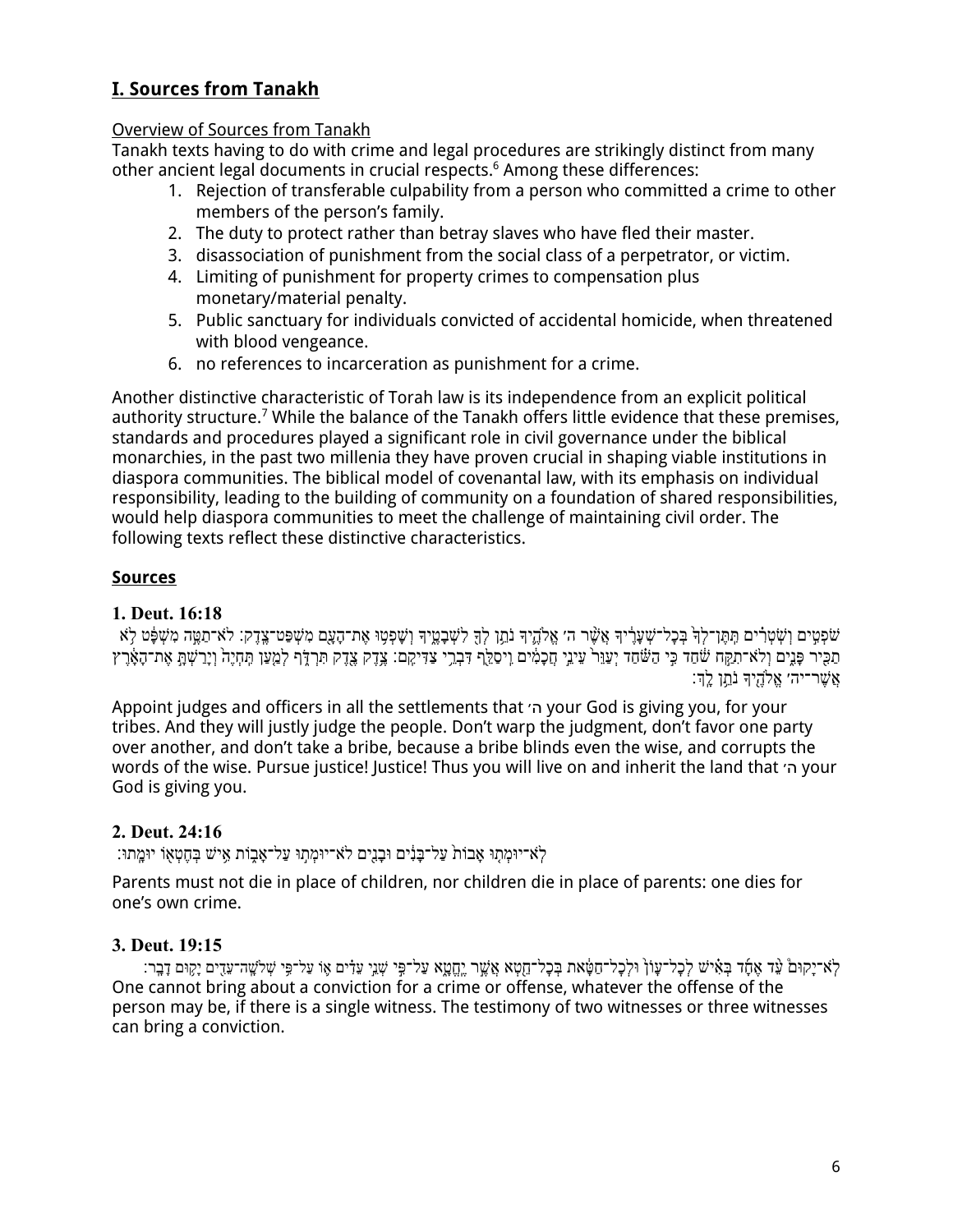## **4. Deut. 25:1**

ַּבִּי־יִהְיֶה רִיבֹ בֵּיָן אֲנָשִׁים וְנִגְּשָׁוּ אֶל־הַמִּשְׁפָּט וּשְׁפָטֶוּם וְהִצְדִּיקוּ אֶת־הַבִּשָׁעִי עָת־הָרָשָׁע׃ וְהָיֶה אִם־בֵּן הַכָּוֹת הָרָשָׁע וְהִפִּילוֹ הַשֹּׁפֵט וְהָכֲֵּהוּ לְפָנֵיו כָּדֵי רְשִׁעַתְוֹ בִּמְסִפֵּֽר: אַרְבַּעֵים יַכֵּנִּוּ לְא יֹסֵיף פֶּן־יֹסִיף לְהַכֹּתְוֹ עַל־אֶלֶה מַכֵּ֣ה רָבָּה וְנִקְלֵה אָחִיךָ :לְעֵינֵיִך

When there is a dispute between people and they seek a judgment, and a judgment is given, declaring that person who is right in the right, and the guilty party guilty – if the guilty party is to be flogged, the judge makes the person lie down, and the person is struck in [the judge's] presence as many times as the person's guilt warrants. The person may be struck forty times, but no more, lest by continuing the lashes many times, your kin is humiliated while you watch.

\*\*\*

## **II. Early Rabbinic Sources**

## Overview of Early Rabbinic Sources

The Tanakh significantly shaped the development of post-biblical Jewish systems of criminal law, but substantive differences can nonetheless be observed between biblical and rabbinic legal texts. One such difference is the disappearance of blood avenging in rabbinic sources. In its place rabbinic sources insist on juridical authority in all criminal matters. In emergencies, violent self-defense was sanctioned, though the sources presume that it was within the purview of criminal courts to review such cases. Two other distinctive features of rabbinic criminal law should also be noted:

1. The biblical rule that criminal convictions require the testimony of two eye witnesses, in combination with the rabbinic positing of the duty to care for oneself, formed the basis of the rabbinic principle that not only was a person accused of a crime innocent until proven guilty, self-incrimination was not allowed or accepted. As noted in a source included in "Post Talmudic Sources" below, this principle also precluded inviting physical punishment of any sort for a violation one had not committed.

2. Unlike the felonization of certain property-related offenses in the United States, rabbinic sources, once again building on biblical precedent, draw a clear distinction between "property" and "life" law. If an offence posed an immediate, violent threat to a person, violence could be used to prevent it. However, if it could be reasonably assumed that an act would only result in lost or damaged property, the offender could not be placed in mortal danger to prevent the offense, and legal remedies were likewise limited to restoration plus monetary penalties.

Following biblical precedent, rabbinic sources do not prescribe incarceration as a form of punishment. Sources do sanction detention of those accused of a "life crime," pending trial. The Mishnah also references the extra-legal practice of induced death by incarceration for those who elude conviction of a "life crime" through a legal technicality (e.g., Mishnah Sanhedrin 9:5) though there is no evidence that this practice, so grotesquely at odds with core principles of emerging rabbinic law, was ever employed by rabbinic courts. Nevertheless, its inclusion in the Mishnah, along with Talmudic accounts of crude abuses of authority, are sobering indications of the power of such notions of "justice" to penetrate legal traditions.

The Mishnah also references what appear to be approved examples of vigilantes (" םיאנק(" , in one case evidently drawing on the precedent of Numbers 25:1-15. However, the G'mara that follows includes a vigorous rejection of such actions, going on to affirm the duty of a person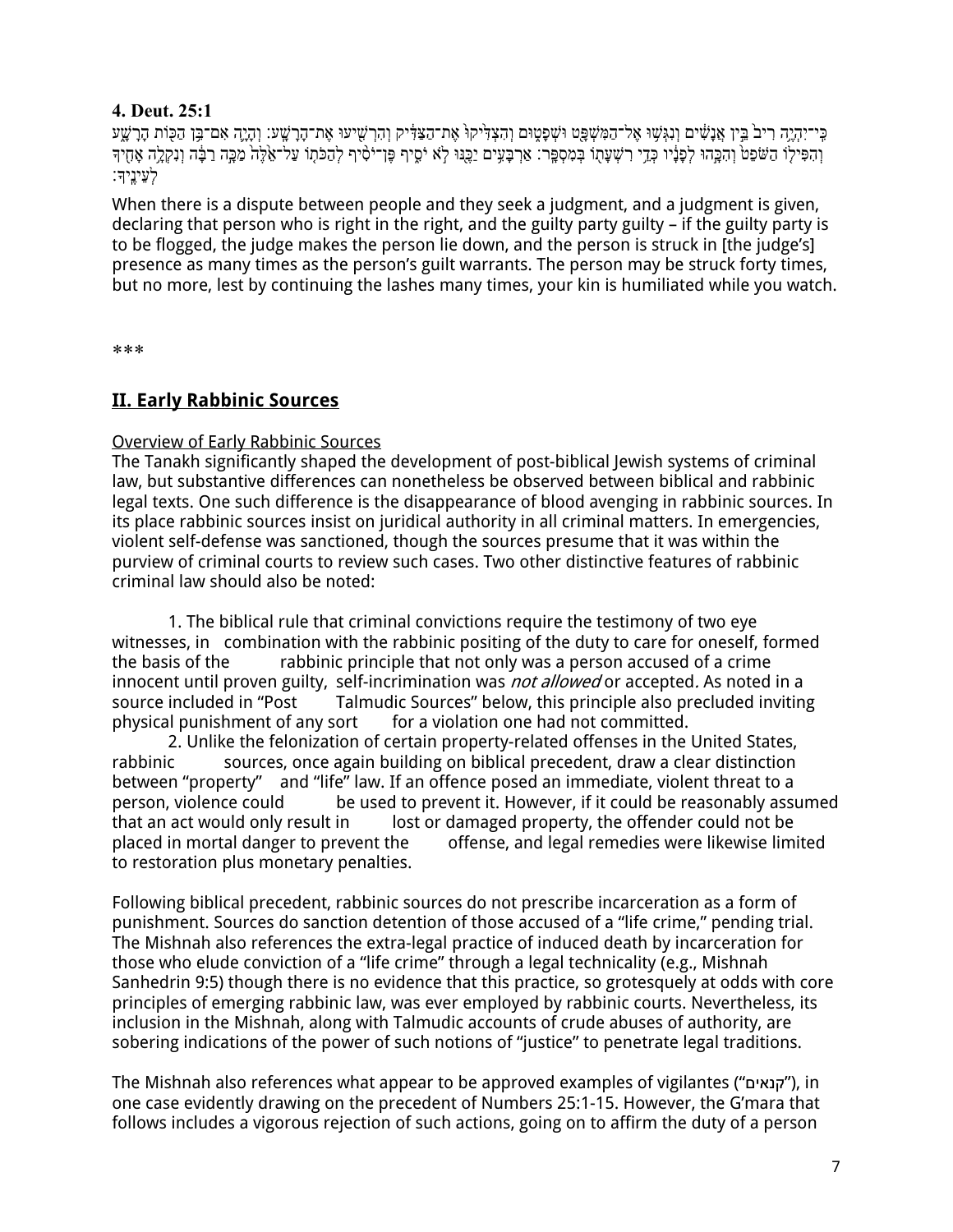threatened by םיאנק to defend him/herself. This dissent is all the more significant given that the central character in the passage from Numbers was a senior *kohein*, i.e., a figure of considerable authority. Efforts in the rabbinic movement to establish a non-kohein-dominated judiciary, sheared of the military associations of biblical םיטפוש and םירטוש , would prove an effective response to these earlier tendencies.

The biblical endorsement of lashes for some violations also passed into rabbinic law.

## **Sources**

## **1. Mishnah Sanhedrin 4:1**

ְמָה בֵּין דִּינֵי מָמוֹנוֹת לְדִינֵי נְפָשׁוֹת. דִּינֵי מָמוֹנוֹת בִּשְׁלֹשֶׁה, וְדִינֵי נְפָשׁוֹת בְּעֵשְׂרִים וּשָׁלֹשָׁה. דִּינֵי מָמוֹנוֹת פּוֹתְחָין בֵּין לִזְכוּת בִּין לְחוֹבָה, וִדִינֵי נִפָּשׁוֹת פּוֹתְחִין לִזְכוּת וְאֵין פּוֹתְחִין לִחוֹבָה. דִּינֵי מַמּוֹנוֹת מַטִּין עַל פִּי אֲחָד בֵּין לִזְכוּת בֵּין לִחוֹבָה, וִדִּינֵי נְפַשׁוֹת מַטִּין עַל פִּי אֶחֶד לִזְכוּת וְעַל פִּי שְׁנַיִם לְחוֹבָה. דִּינֵי מַמוֹנוֹת מַחֲזִירִין בֵּין לִזְכוּת בֵּין לִחוֹבַה, דִּינֵי נִפְשׁוֹת מַחֲזִירִין לִזְכוּת וָאֵין מַחֲזִירִין לִחוֹבָה. דִּינֵי מַמוֹנוֹת הָכֹּל מְלַמְּדִין זָכוּת וְחוֹבָה, דִּינֵי נִפְשׁוֹת הַכֹּל מְלַמְּדִין זָכוּת וְאֵין הַכֹּל מְלַמְּדִין הוֹבָה. דִינֵי מַמוֹנוֹת הַמְלַמֵּד חוֹבָה מְלַמֵּד זָכוּת וְהַמְלַמֵּד זָכוּת מְלַמֵּד חוֹבָה, דִּינֵי נִפְשׁוֹת הַמְלַמֵּד חוֹבָה מְלַמֵּד זָכוּת, אֲבָל הַמְלַמֵּד זָכוּת אֵין יַכוֹל לַחֲזֹר וּלְלַמֵּד חוֹבָה. דִּינֵי מַמוֹנוֹת דַּנִין בַּיּוֹם וְגוֹמְרִיו בַּלְיָלָה, דִּינֵי נִפְשׁוֹת דַּנְין בַּיּוֹם וְגוֹמְרִין בַּיּוֹם. ָדִּינֵי מַמֹוֹנוֹת גּוֹמְרִין בּוֹ בַיּוֹם בֵּין לִזְכוּת בֵּין לְחוֹבָה, דִּינֵי נִפָּשׁוֹת גּוֹמְרִין בּוֹ בַיּוֹם לִזְכוּת וּבִיוֹם שֵׁלְאַחֲרֵיו לְחוֹבָה, לִפִיכַךְ אֵין בוֹט םוֹי בֶרֶעְב אֹלְו תָבַּשׁ בֶרֶעְב אֹל ןיִנָדּ .

…What are the differences between property trials and life trials? Property trials are judged by three, life trials are judged by twenty-three. Property trials can begin with arguments to exonerate or for culpability, and life trials begin with arguments to exonerate, and not for culpability. Property trials are decided by a majority of one, whether it is to exonerate or for culpability, and life trials are decided by a majority of one if it is to exonerate, and a majority of two if it is for culpability. Property trials can be reconvened, whether to exonerate or to make culpable. Life trials can be reconvened to exonerate, but not for culpability. In property trials, all [members of the court] can advocate to exonerate or to find culpable. In life trials, all can advocate to exonerate, but not all can advocate for culpability. In property trials, one who advocates for culpability can advocate to exonerate, and one who advocates to exonerate can advocate for culpability. In life trials, one who advocates for culpability can advocate to exonerate, but one who advocates to exonerate cannot go back and advocate for culpability. Property trials are held during the day and concluded by that night. Life trials are held during the day, and concluded during the day. Whether the decision is to exonerate or hold culpable, property trials are concluded during the day. Life trials conclude during the day if the decision is to exonerate, and the next day if the person is found culpable, and so trials are not held on the day before Shabbat or the day before a festival…

#### **2. Mishnah Sanhedrin 4:5**

ַכִּיצַד מְאֵיִמְין אֶת הַעֲדִים עַל עֲדֵי נִפַּשׁוֹת, הֵיוּ מַכְנִיסִין אוֹתַן וּמְאֵיִמְין עֲלֶיהֶן. שֶׁמֵּא תֹאמְרוּ מֵאֹמֶד, וּמְשָׁמוּעֲה, עֵד מְפִּי עֵד וּמְפִּי אַדָם נֵאֱמַן שַׁמַעְנוּ, אוֹ שֵׁמַּא אִי אַתֵּם יוֹדְעִין שֵׁסוֹפֶנוּ לְבָדִּק אֵתִכֵם בְּדָרִישָׁה וּבַחֲקִירַה. הֱווּ יוֹדְעִין שֵׁלֹא כְדִינֵי מַמוֹנוֹת דִּינֵי נְפַשׁוֹת. דִּינֵי מַמוֹנוֹת, אַדָם נוֹתֵן מַמוֹן וּמְתִכַּפֶּר לוֹ. דִּינֵי נְפַשׁוֹת, דַּמוֹ וָדָם זַרְעָיּוֹתֵיו תִּלוּיִין בּוֹ עַד סוֹף הַעוֹלַם, שֶׁכֶּן ַמְאָינוּ בְקַיִן שֶׁהָרֵג אֶת אֲחָיו, שֵׁנֵאֲמַר ( בראשית ד ) דְּמֵי אֲחִיךָ צֹעֲקִים, אֵינוֹ אוֹמֵר דַּם אַחִיךְ אֵלָּא דְּמֵי אֲחִיךְ, דַּמוֹ וִדַם נַרְעִיּוֹתַיו. דַּבָר אַחֶר, דִּמֵי אָחִיךָ, שֶׁהֲיָה דָמוֹ מֻשָׁלַךְ עַל הָעֲצִים וְעַל הָאֲבָנִים. לִפִיכַךְ נִבְרָא אַדַם יִחִידִי, לִלַמֵּדְךָ, שַׁכָּל הַמְאַבֵּד נִפָּשׁ אַחַת, מַעֲלָה עָלָיו הַכָּתוּב כְּאִלּוּ אָבֵד עוֹלָם מָלֵא. וְכָל הַמְקַיֵּם נֵפֶשׁ אַחַת, מַעֲלֶה עָלָיו הַכָּתוּב כְּאִלּוּ קִיֵּם עוֹלָם מָלֵא. וּמִפְּנֵי שִׁלוֹם הַבְּרִיּוֹת, שֵׁלֹּא יֹאמַר אַדַם לַחֲבֵרוֹ אַבָּא גָדוֹל מֵאָבִיךָ. וְשָׁלֹּא יָהוּ מִינִין אוֹמְרִים, הַרְבֵּה רָשֵׁיּוֹת בַּשָּׁמָיִם. וּלְהַגִּיד גִדְלְתוֹ שַׁל הַקִּדוֹשׁ בַּרוּךְ הוּא, שֵׁאַדַם טוֹבֵעַ כַּמַּה מַטְבָּעוֹת בְּחוֹתַם אֶחַד וְכִלַּן דּוֹמִין זֶה לָזֶה, וּמֶלֶךְ מַלְכֵי הַמְּלָכִים הַקָּדוֹש ָבְּרוּךְ הוּא טָבַע כָּל אָדָם בְּחוֹתָמוֹ שֶׁל אָדָם הָרָאשׁוֹן וְאֵין אֶחֶד מֵהֶן דּוֹמֶה לַחֲבֵרוֹ. לְפִיכָךְ כָּל אֶחֶד וְאֶחֶד חַיָּב לוֹמַר, בִּשְׁבִילִי נִבְרָא הָעוֹלַם. וְשֶׁמֵּא תֹאמְרוּ מַה לַּנוּ וְלַצַּרַה הַזֹּאת, וַהֲלֹא כְבָר נֵאֱמַר ( ויקרא ה ) וְהוּא עֵד אוֹ דַאָה אוֹ יַדַע אִם לוֹא יַגִּיד ַוְגוֹ'. וְשֶׁמֵּא תֹאמְרוּ מַה לַּנוּ לַחוּב בְּדָמוֹ שֶׁל זֶה, וַהֲלֹא כְבַר נֵאֱמֵר ( מִשְׁלִי יֹא ) וּבָאֲבֹד רָשָׁעִים רְנַּה:

How do you forewarn the witnesses regarding testimony in a life trial? They would bring them in and warn them: Maybe you're going to say what you suspect, or what you've heard one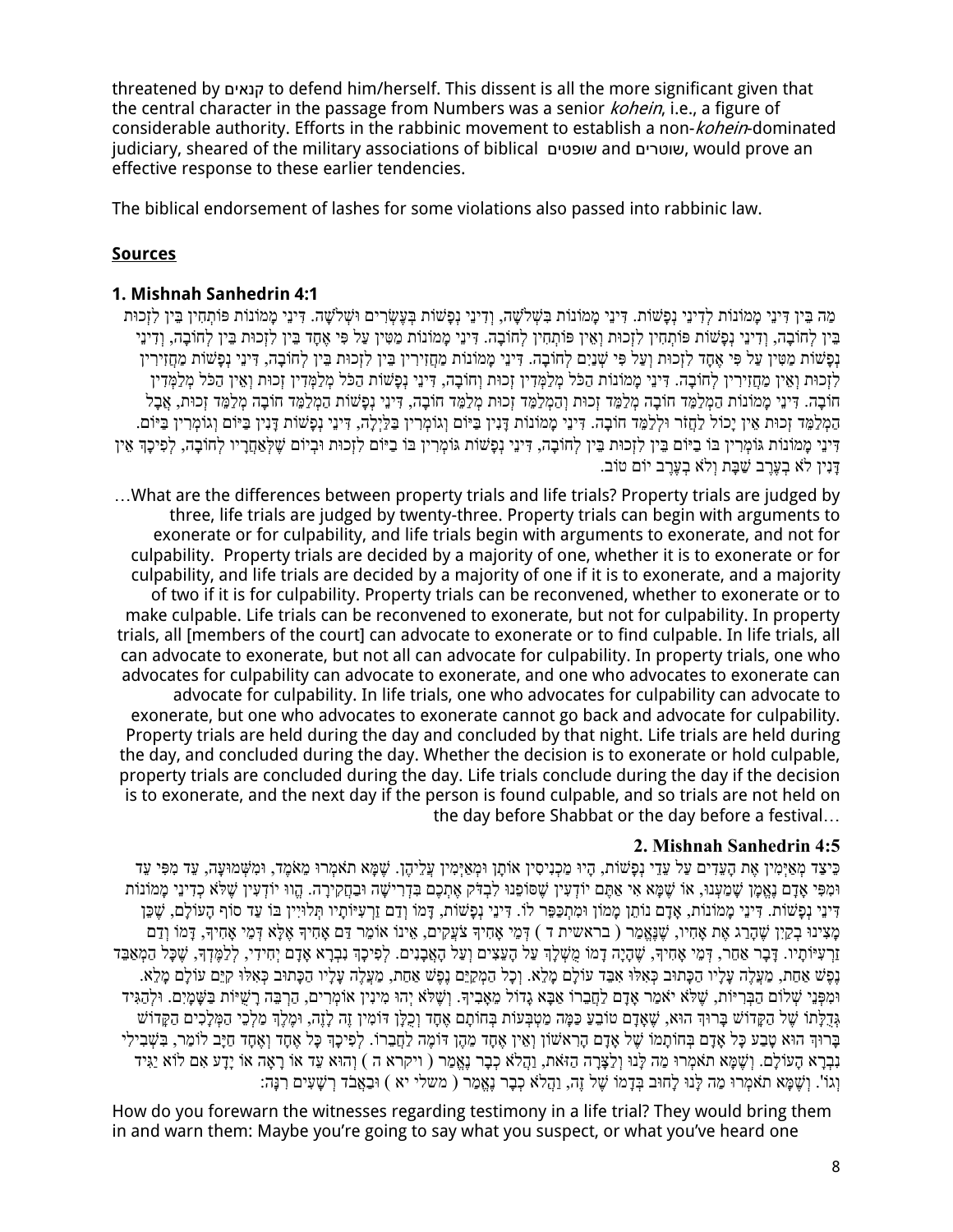witness tell another, and that "We heard it from a trustworthy person." Or maybe you don't know that eventually we are going to put you through a rigorous examination. You need to know that property trials are not like life trials. In a property trial, a person pays up and is thereby cleared. In a life trial, a person's blood and the blood of their descendants hang in the balance, forever. [Thus, "The bloods of your brother are screaming" (Gen. 4) It doesn't say "blood of your brother," but "bloods of your brother" – his blood and the blood of his descendants…So it was that a lone human being was created, to teach you that one who causes the loss of a single life is considered by the biblical text as if one had caused the loss of a whole world. And one who sustains a single life is considered by the biblical text as if one had sustained a whole world. And for the sake of peace among people, so that one person won't say to another, "My dad is greater than your father"… And if perhaps you then say, "What do we need all of this trouble for?!!" hasn't it already been said, "And if one *has* witnessed or *seen*, or *knows*, and doesn't testify...(Lev. 5)" And if perhaps you then say, "Why would we choose to bear the burden of this one's blood?!!" hasn't it already been said, "When the wicked pass away there's a shout of joy!" (Prov. 11)

## **3. Mishnah Sanhedrin 3:2**

. רבי חנינא סגן הכהנים אומר: הוי מתפלל בשלומה של מלכות שאלמלא מוראה איש את רעהו חיים בלענו Rabi Hanina the deputy of the Cohanim says: Pray for the well-being of sovereign authority, for without it, we [alt. "people"] would have swallowed each other alive.

## **4. Midrash Tanhuma on Deut. 16:1**

:שפטים ושטרים רבי אלעזר אומר: שופטים**.** אלו הדיינים. שוטרים. אלו הפרנסים שמנהיגין את העדה. ,אם אין שוטר אין שופט. כיצד? כיון שנתחייב אדם בבית דין לחברו, אם אין שוטר שיוציא ממנו, כיון שפורש מן הדיין ון ספיקה ביד הדיין לעשות לו כלום, אלא אם כן מוסרו ביד השוטר, והשוטר מוציא ממנו.

שפטים – these are the judges. שטרים – these are the supervisors who direct the community. Rabi Eliezer says, "If there's no רטוש , there's no judge. How so? When a court places a person in debt to another, if there is no רטוש to extract it from the person, once they have left the judge, the judge has no power to do anything to the person – unless it is turned over to a שוטר and the רטוש extracts it from the person.

## **5. Mekhilta d"Rabi Yishmael on Ex. 22:1-2**

... אם במחתרת ימצא הגנב (ומה) זה ספק שבא לגנוב ספק שבא להרוג.

אם זרחה השמש עליו [ר' ישמעאל אומר,] וכי השמש עליו בלבד זרחה והלא על כל העולם כולו זרחה. אלא מה שמש שלום בעולם אף זה אם ידוע הוא שבשלום עמו והרגו הרי זה חייב… מה כאן אם קדמו והרגו פטור, אף להלן אם . קדמה והרגתו פטורה. ומה להלן היו לה מושיעין הימנו והרגתו חייבת, אף כאן היו לו מושיעין הימנו והרגו חייב

"If a thief who is caught in the act of breaking in is struck and dies, there is no culpability for the death" (Ex. 22:1) - In this case it is unclear whether the person has come to steal or to kill...

"But if the dawn has come for him" (Ex. 22:2) – but does the sun dawn over this person alone? Doesn't it dawn over the whole world? Rather, just as the sun is a harbinger of peace for the world, if it can be discerned that the intruder does not intend to attack the person and the person nevertheless kills the intruder, the person is culpable…

…Just as in this case, if he acts first and kills the person, he is not culpable, so too, if she [a woman threatened with rape] acts first and kills him, she is not culpable. And just as in that case, if there were people who could have saved her, but she killed him, she is culpable, so too in this case, if there are people who could have saved him, but he killed him, he is culpable.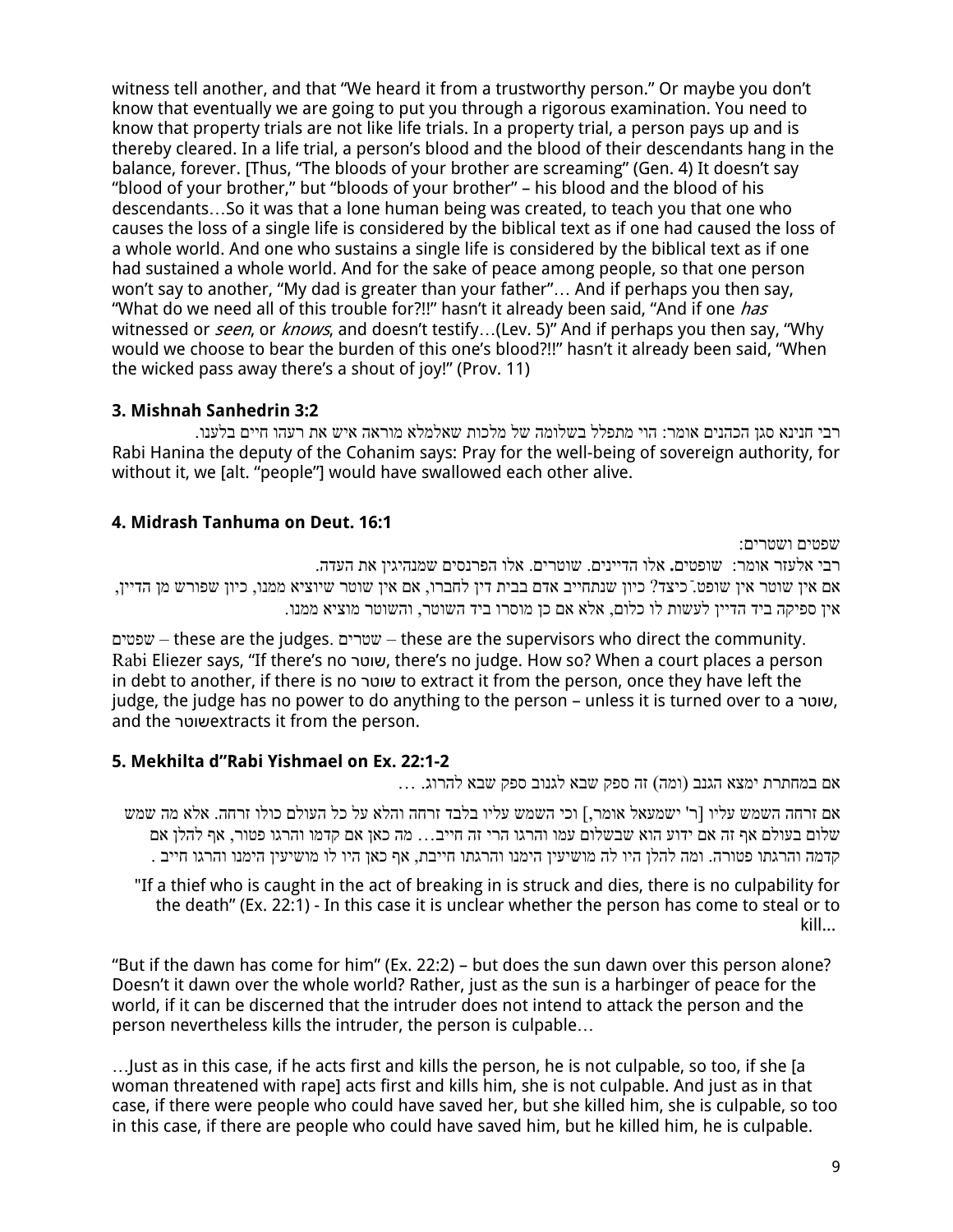## **6. Sanhedrin 74a**

רבי יונתן בן שאול אומר רודף שהיה רודף אחר חבירו להורגו ויכול להצילו באחד מאבריו ולא הציל נהרג עליו

Rabbi Yonatan ben Shaul says: If a pursuer was pursuing another to kill that person, and it is possible to save the person [by taking] one of the [pursuer's] limbs, but he did not save the person this way [but by killing the person], one is culpable for the killing.

## **7. Sanhedrin 82a**

...אמר רבה בר בר חנה אמר רבי יוחנן: הבא לימלך אין מורין לו, ולא עוד אלא שאם פירש זמרי והרגו פנחס, נהרג. .עליו. נהפך זמרי והרגו לפנחס, אין נהרג עליו, שהרי רודף הוא

…Rabbah the son of the Son of Hanah said that Rabi Yohanan said: …if Zimri (Numbers 25:1- 9) was no longer engaged in the act and Pinhas kills him, Pinhas is liable for the killing. Zimri turns around and kills Pinhas? He is not liable for the killing, because that one [Pinhas] was a violent pursuer.

## 8. **Pesahim 37a**

...אמר אָבּא שׁאוּל בּוָ בּטנית מֹשׁוּם אָבּא יוֹסף בּוָ חִנִין: אוֹי לי מבּית בּייִתּוֹס - אוֹי לי מאַלְתַן, אוֹי לי מבּית חנין - אוֹי לי ְתִּלְתִישָׁתָן, אוֹי לִי מִבֵּית קַתְרוֹס - אוֹי לִי מִקּוּלְמוֹסָן, אוֹי לִי מִבֵּית יִשְׁמָעֵאל בֵּן פִּיאָכִי - אוֹי לִי מֵאֶגְרוֹפָן. שֶׁהֶם כֹּהֲנִים ָגְדוֹלִים, וּבְנֵיהֶן גִּיזְבַּרִין, וְחַתְנֵיהֶם אֲמַרְכָּלִין, וְעַבְדֵיהֶן חוֹבְטִין אֵת הַעָּם בְּמַקְלוֹת

…Abba Shaul ben Batnit said in the name of Abba Yosef ben Ḥanin: Oh no! - the [priestly] house of Baitos; Oh no! - their clubs. Oh, no! - the house of Hanin; their whispers. Oh, no! - the house of Katros; Oh, no! - their pens. Oh, no! - the house of Yishmael ben Piakhi; Oh, no! their fists. They were high priests, and their sons were Temple treasury officers, and their sons-in-law were Temple supervisory officers, and their servants beat the people with clubs.

\*\*\*

## **III. Early Non-Rabbinic Sources**

#### Overview of Early Non-Rabbinic Sources

As it happens, some of the more detailed descriptions of arrests of Jews in the early rabbinic period are found in the New Testament. While descriptions of the arrest of Jesus are fragmentary, the description in the Book Acts of the arrest of Paul upon his return to Jerusalem includes details of particular interest, e.g., uses of στρατιωτας/soldier and χιλιαρχος/commander to describe arresting officers, terms that would indicate a military-like apparatus. It is also noteworthy that the text repeatedly describes Paul as employing devices by which he could narrow the social gap between himself and those detaining him, e.g., speaking Greek to a Roman officer and referencing his Roman citizenship, described in the text as having an immediate mitigating effect on the officer (and then speaking Hebrew, or Aramaic, to an assembled crowd). This passage from Acts, along with a selection from Josephus's Antiquities regarding a legal enactment by Herod that Josephus denounces, reflect legal systems to which Jews were subject in the late second temple period that were quite removed from, and often directly contradictory to biblical law and the rabbinic system that would subsequently shape Jewish life.

## **Sources**

#### **1. Josephus, Antiquities. 16:1**

In his administration of the state the king [Herod] in calculated effort to put a stop to the successive acts of injustice committed both in the city and in the country made a law in no way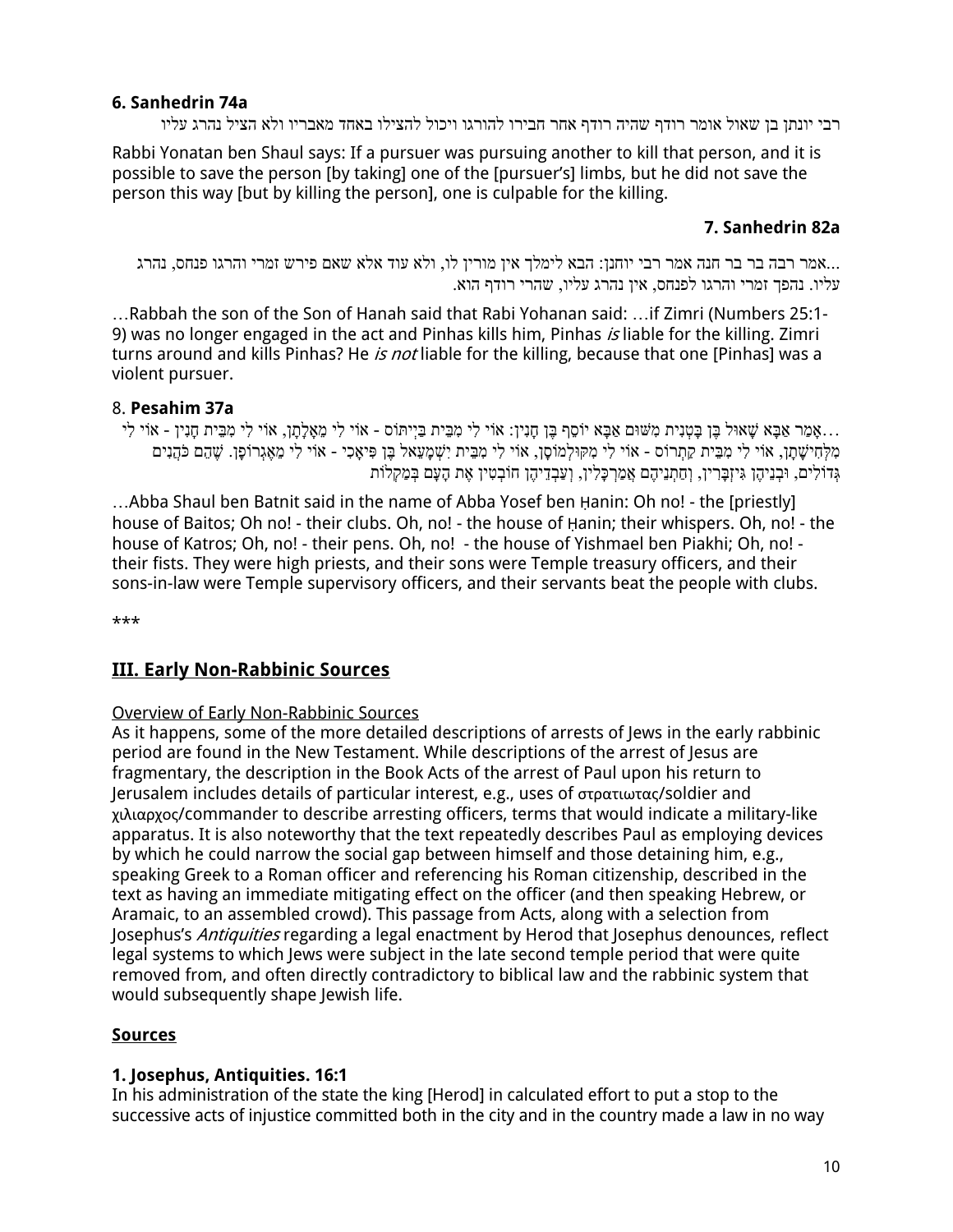resembling earlier ones, and he enforced it himself. It provided that housebreakers should be sold (into slavery) and be deported from the kingdom—a punishment that not only weighed heavily upon those who suffered it but also involved a violation of the laws of the country. For to be enslaved to foreigners and to those who did not have the same manner of life and to be compelled to do whatever such men might command was an offense against religion rather than a punishment of those who were caught, especially as the following kind of penalty was anciently observed. The Torah ordered that a thief was to pay a fourfold fine, and, if he were unable to do so, he was to be sold, but in any case not to foreigners nor was he to suffer lifelong slavery, for he was to be released after six years. But for the punishment to be made severe and unlawful, as was then determined, seemed the part of arrogance, and his decision to impose this penalty was not the act of a king but of a tyrant and of one who thought little of sustaining the honor of the people.

### **2. The Book of Acts 21:27-40 (New Testament); the arrest of Paul of Tarsus upon his return to Jerusalem**

…the Jews from Asia, who had seen him in the temple, stirred up the whole crowd. They seized him, shouting, "Fellow Israelites, help! This is the man who is teaching everyone everywhere against our people, our law, and this place; more than that, he has actually brought Greeks into the temple and has defiled this holy place." For they had previously seen Trophimus the Ephesian with him in the city, and they supposed that Paul had brought him into the temple. Then all the city was aroused, and the people rushed together. They seized Paul and dragged him out of the temple, and immediately the doors were shut. While they were trying to kill him, word came to the tribune of the cohort that all Jerusalem was in an uproar.Immediately he took soldiers and centurions and ran down to them. When they saw the tribune and the soldiers, they stopped beating Paul. Then the tribune came, arrested him, and ordered him to be bound with two chains; he inquired who he was and what he had done. Some in the crowd shouted one thing, some another; and as he could not learn the facts because of the uproar, he ordered him to be brought into the barracks. **<sup>35</sup>** When Paul[f] came to the steps, the violence of the mob was so great that he had to be carried by the soldiers. The crowd that followed kept shouting, "Away with him!"Just as Paul was about to be brought into the barracks, he said to the tribune, "May I say something to you?" The tribune replied, "Do you know Greek? Then you are not the Egyptian who recently stirred up a revolt and led the four thousand assassins out into the wilderness?" Paul replied, "I am a Jew, from Tarsus in Cilicia, a citizen of an important city; I beg you, let me speak to the people." When he had given him permission, Paul stood on the steps and motioned to the people for silence; and when there was a great hush, he addressed them in Hebrew…

\*\*\*

## **IV. Post Talmudic Sources**

#### Overview of Post-Talmudic Sources

As vestiges of Jewish autonomy waned and the expanse of the diaspora grew, Post-Talmud sources indicate five predominant methods for maintaining public order and law enforcement, methods that reflected the limited options available to politically disempowered diaspora communities:

- 1. personal intervention by agents of a court (official and ad hoc)
- 2. fines
- 3. lashes
- 4. court-ordered shunning or banishment of an offender.
- 5. intervention by non-Jewish authorities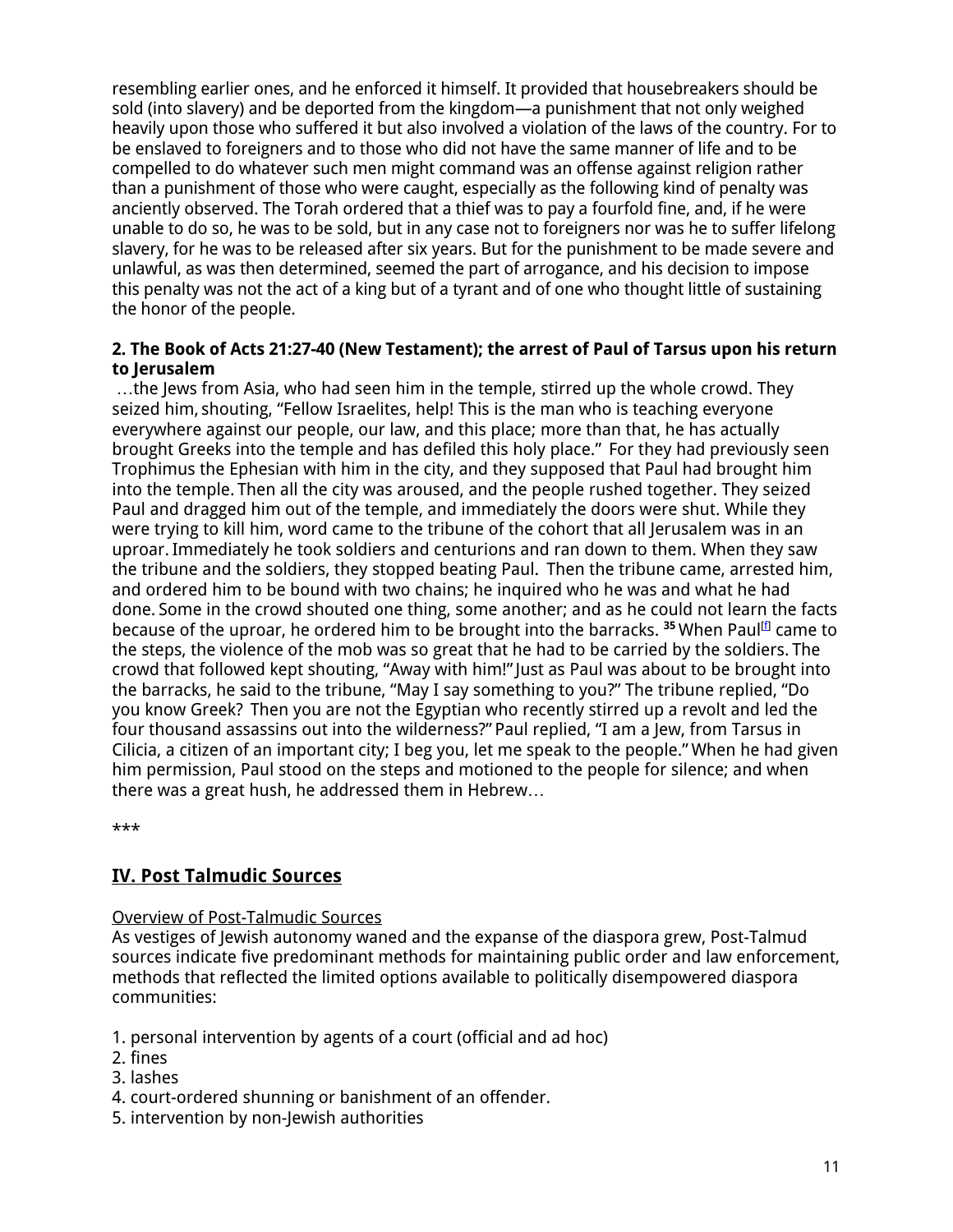Given the limited authority of Jewish courts in diaspora settings, it is important to consider what might be learned from the fairly effective use of such methods. On the other hand, there is also no doubt something to be learned from sources that indicate recourse to forms of punishment that grossly violated Jewish legal precedent, e.g., mutilation, authorized by courts terrified of the possible ramifications of offences deemed to have jeopardized the reputation or safety of the local Jewish community.<sup>8</sup>

It is worth noting in this regard that court-ordered shunning or banishment was a relatively frequent sentence for serious offenders. Given that from late antiquity through early modernity most Jews saw themselves, and were seen by others, as members of a marginalized and demeaned minority, it is perhaps not surprising that such methods would be employed by Jewish courts. The message was clear: You are hereby "freed" of the onus of living in our community; freed of its sacred bonds and bounds; freed to face the contempt in which you may now be held by others.

Rashi's assertion, included in this section, that communal negligence may well constitute complicity in a crime, a possibility already noted in Talmud, is yet another striking confirmation of the power of a legal system rooted, as Martin Buber put it, in the "audacity of responsibility."9

The development of Jewish law following the decline of Gaonic authority would be shaped by increasingly successful efforts at codification. Initially, halakhic codes would be criticized as encumbering judges with inflexible approximations of actual circumstances, at the expense of a more personalized legal process. The continued exchange of written consultative messages, "responsa" ( תובושתו תולוא ש(, though the middle ages and into modern times, offset to some degree this inflexibility, but by the end of the sixteenth century, The *Shulkhan Arukh* and other codes would come to be seen as authoritative.

#### **Sources**

#### **1. Rashi on Deut. 16:1**

ושטרים: הרודין את העם אחר מצותן שמכין וכופתין במקל וברצועה עד שיקבל עליו דין השופט. And *shotrim*: Those who restrain the people as they have been directed, striking and applying force with club and lash, until a person accepts a ruling of the judge.

#### **2. Rashi on B. Sotah 38b, in reference to Deut. 21 :1-9, regarding the discovery of a body for which no cause of death is known.**

**ז:אכ םירבד .ואר אל וניניעו הזה םדה תא )ו(כפש אל ונדי ורמאו ונעו**

**ב:בל הטוס**

**יכפוש ןיד תיב ינקזש התלע וניבל לע יכו ר אלו והונרטפו ונידיל אב אל אלא םה םימד אב אל והונחנהו והוניא ... תונוזמ אלב והונרטפו ונידיל**

**ב:בל הטוס , י׳׳שר** יופטרנוהו בלא מזונות׳: כלומר למזונות הוצרך ולא היה לו וראה אחד נושא מזונות ובא לחוטפם ממנו לאונס **.וגרהו וילע הז דמעו ובער**

#### Deut. 21:7:

They respond by saying, "Our hands didn't shed this blood, and our eyes didn't see it." from Sotah 38b:

Can we even imagine the elders of a court having caused the bloodshed? Rather, it means: the person didn't come under our jurisdiction and we sent away, and not that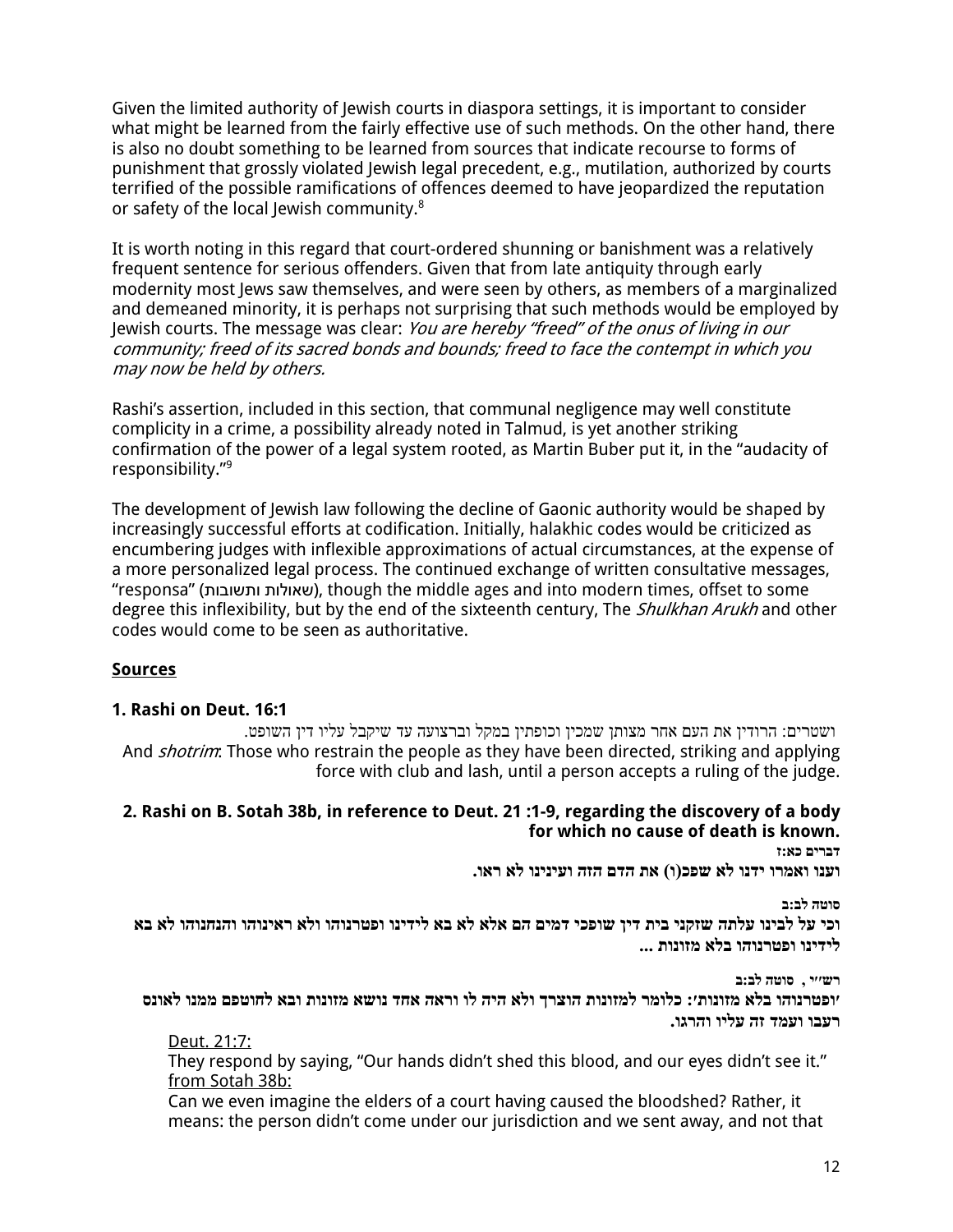we saw him and ignored him; didn't come under our jurisdiction and we then sent away without food…"

Rashi:

'…and sent him away without food…' This is to say, the person was in need of food but didn't have any, and saw someone else carrying food and set on the person to grab it away to suppress the hunger, and that one put up a fight and killed the person.

## **3. Maimonides, Mishneh Torah San. 1:1**

שׁוֹטְרִים אֵלּוּ בַעֲלֵי מַקֵּל וּרְצוּעַה וְהֶם עוֹמְדִים לִפְנֵי הַדַּיָּנִין הַמְסַבְּבִין בַּשְׁוַקִים וּבַרְחוֹבוֹת וְעַל הַחֲנָיּוֹת לִתַּקֵּן הַשָּׁעַרִים וְהַמְּדּוֹת וּלְהַכּוֹת כָּל מְעַוֵּת וְכָל מַעֲשֵׂיהֶם עַל פִּי הַדַּיָּנִים וְכָל שֶׁיִּרְאוּ בּוֹ עִוּוּת דָּבָר מְבִיאִין אוֹתוֹ לְבֵית דִּין וְדָנִין אוֹתוֹ כְּפִי וֹעְשִׁר :

"Shotrim": They are equipped with a club and a lash. They attend court. They circulate in the markets and streets and stores to correct the weights and measures and correct every violation. Their actions are all determined by the judges, and whenever they see a violation, they bring the person to court, to be judged for their misdeed.

## **4. Maimonides, Mishneh Torah, G'nevah 9:10-11**

ֿהַיַה הַדָּבַר בַּרוּר לִבַעַל הַבַּיִת שֶׁזֶּה הַגַּנַּב הַבָּא עַלַיו אֵינוֹ הוֹרְגוֹ וְלֹא בָּא אֵלֵּא עַל עִסְקֵי מַמוֹן אַסוּר לִהָרְגוֹ וְאָם הַרֲגוֹ הַרֵי זֶה .. הוֹרג נפ $\ddot{u}$ 

...וְכֵן הַגַּנָּב שֶׁגָּנַב וְיָצָא. אוֹ שֶׁלֹּא גָּנַב וּמְצָאוֹ יוֹצֵא מִן הַמַּחָתֶּרֶת הוֹאִיל וּפָנָה עֹרֶף וְאֵינוֹ רוֹדֵף יֵשׁ לוֹ דָּמִים. וְכֵן אִם הִקִּיפוּהוּ ָבְּנֵי אָבָם אוֹ עֲדָים אַף עַל פִּי שֶׁעֲדָיָן הוּא בְּרָשׁוּת זֶה שֶׁבַּא עַלָּיו אֵינוֹ נָהֱבָג וְאֵין צַרִיהָ לוֹמַר אָם בַּא לִבֵית דִּין שָׁאֵינוֹ נָהֶרֵג

If it is clear to a householder that this particular thief who the householder has encountered is not going to kill him, and is only there for material gain, it is forbidden to kill the person. And if [the householder] kills the person, this constitutes criminal homicide. Likewise, a thief who has come and gone, or is discovered entering, before having stolen anything, and turns and runs away, does not constitute a violent pursuer and is to be spared. And if surrounded by people or witnesses, even if still on the [householder's] property, they are not to be killed. Needless to add, if they come to court, they are not to be killed.

## **5. Maimonides, Mishneh Torah, Rotseah u-Sh'mirat Nefesh 1:9,13,14**

ֿכָּל הַיָּכוֹל לְהַצִּיל בְּאֵיבָר מֵאֵיבָרָיו וְלֹא טַרַח בְּכָךְ אֶלָּא הָצִיל בְּנַפְשׁוֹ שֶׁל רוֹדֵף וַהֲרָגוֹ הָרֵי זֶה שׁוֹפֵךְ דָּמִים וְחַיָּב מִיתָה אֲבָל וֹתוֹא ןיִתיִמְמ ןיִדּ תיֵבּ ןיֵא :

ּכָּל הַיָּכוֹל לְהַצִּיל וְלֹא הִצִּיל עוֹבֶר עַל (ויקרא יט טז) ״ לֹא תַעֲמֹד עַל דַם רֵעֵךְ". וְכֵן הַרוֹאֵה אֶת חֲבֵרוֹ טוֹבֵעַ בַּיַּם. אוֹ לִסְטִים ָבַאִים עַלַיו. אוֹ חַיַּה רַעַה בַּאַה עַלַיו. וְיַכוֹל לְהַצִּילוֹ הוּא בְּעַצְמוֹ. אוֹ שֵׁיִשְׂפֹר אֲחֵרים לְהַצִּילוֹ וְלֹא הָצִיל. אוֹ שֵׁשַּׁמַע עוֹבְדֵי ָכּוֹכָבִים אוֹ מוֹסְרִים מְחַשָּׁבִים עַלַיו רַעַה אוֹ טוֹמְנִין לוֹ פַּח וְלֹא גִלַּה אֹזֵן חַבֵּרוֹ וְהוֹדִיעוֹ ַבּא על חברוֹ ויכוֹל לִפִּיּסוֹ בַּגלל חברוֹ לִהסיר מה שַׁבַּלְבּוֹ וְלֹא פּיּסוֹ. וכל כִּיּוֹצֵא בַּדברים אלִוּ. העוֹשׂה אוֹתם עוֹבר על לֹא ַתַעֲמֹד עַל דַם רֵעֵד

Anyone who is able to save [someone from assault] and doesn't do it violates (Lev. 19:16) "Do not simply stand there while the next person's blood is shed." Similarly, if a person sees a community member drowning in the sea, or a person encountering a gang, or encountering a violent animal, and that person can save them, or can hire someone to save them, and doesn't do it, or hears of idolators or informers planning to do another harm, or that they are setting a trap for that person, and doesn't tell the person about it; or knows that an idolator or assailant is coming for the person, and is able to calm them on the person's behalf, so that they change their mind, and yet doesn't calm them - along with anything similar to these cases – whoever does these things violates "Do not stand simply stand there while the next person's blood is shed."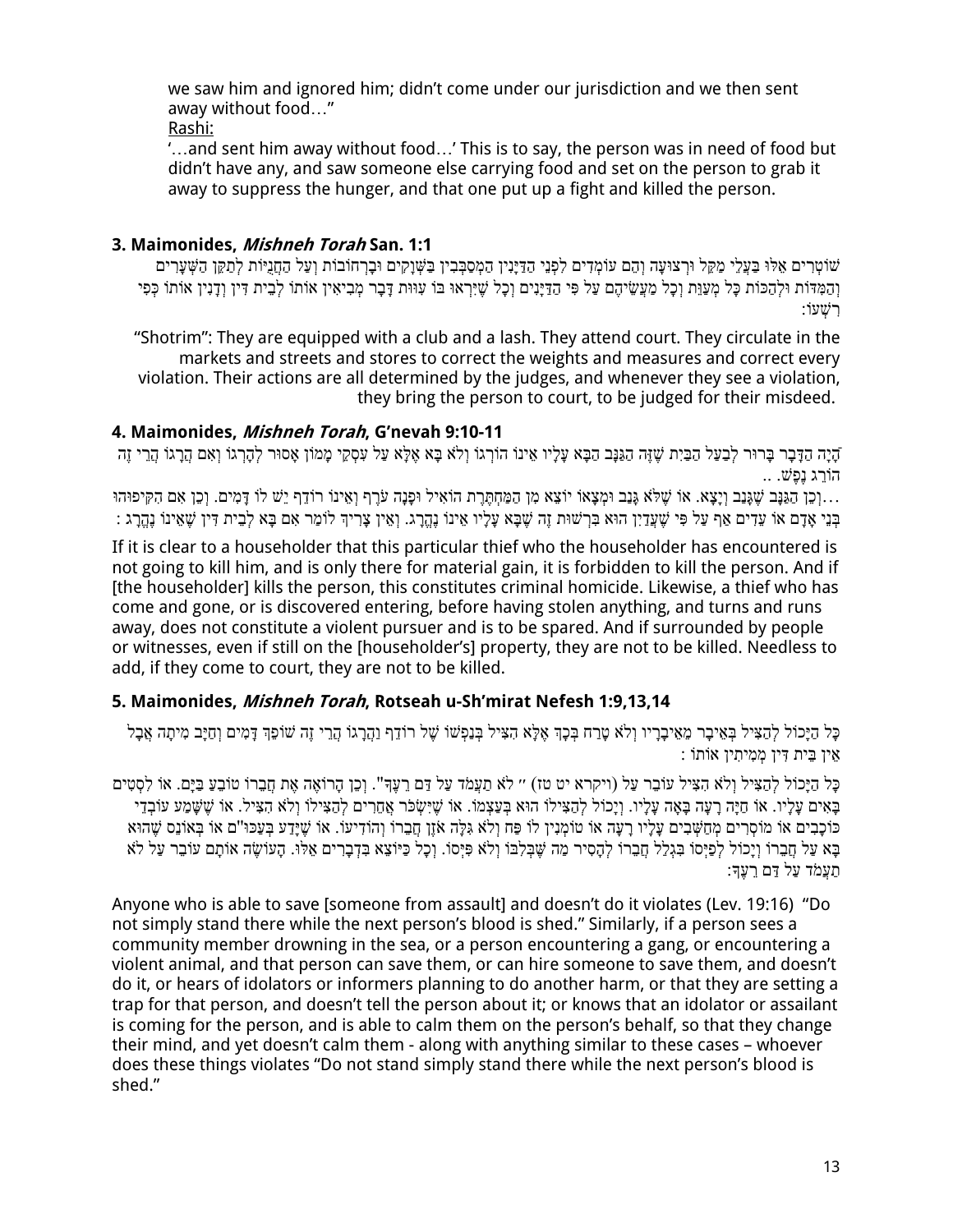**6. From the conclusion to a responsum attributed to Shlomo ben Avraham ibn Adret - early 14 century) dealing with a man who had abandoned his wife to marry th (RaSHbA, 13 his slave; prescribes intervention by a court-ordered delegation of community member** Now how can your holy community…abet something like this, sending boys out to sin, and thereby teaching the many to treat the daughters of Abraham lightly?! It is appropriate for you to assemble a group of pious and wise people, along with others who would understand the matter as they do, and compel the man to take back his first wife, and thus "build a fence" in this regard.

## **7. Responsum #236 of Isaac bar Sheshet (14th century)**

שאלה: אם יש רשות לב"ד להוציא את שמעון המסור מבית האסורין בערבים בטוחים בסך נורא ובקנסות שיהיו . הערבים חייבים בכל מה שיהיה המסור חייב אם יתברר הדבר וענין המסירות תשובה: איז ספק שכל שיש בעובר העברה חשש חיוב עונש שב"ד חייבי' לחבשו ולאסרו בבית האסורים עד שיתברר להם שאין בדבר חיוב עונש רק חיוב ממון לבד ואין נותנין אותו בערבים שהרי העובר אם יראה שיתחייב בדין מידו ברוח יברח ומה יעשו ב"ד לערבים ומה יועילו כי יפגעו בהם והם לא עשו עברה טוביה חטא וזיגוד מינגיד (פסחים קי"ג:) ואם מפני שנתחייבו ונשתעבדו לכך אין אדם יכול לשעבד עצמו במה שאינו מחוייב אלא בדבר שבממון אבל לא בחיוב נפש ועוד שהעובר ילך לו בלי שום עונש ולא מצינו לקיומי ביה ובערת הרע מקרבך ועוד שמי שעבר עברה שיש בה חשש חיוב עונש אין ראוי שילך ויטייל בשוק בעוד שבית דין מעיינין ונושאין ונותנין בדינו וזהו ששנינו במכילתא (סדר משפטים פ"ו) ונקה המכה יכול יתן ערבים ויטייל בשוק תלמוד לומר אם יקום והתהלך בחוץ מגיד שחובשים אותו עד שיתרפא ולכן אם ראו בית דין שיש ממש בדברי התובע ושאם יתברר הדבר שיהיה העובר חייב עונש בגופו איו נותניו אותו בערבים:

**Question**: Does a court have the power to release inmate Simeon from jail in return for terribly high guaranteed bail and fines, leaving the guarantors subject to all that the "informer against the community" would have been subject to, if the charge were sustained (it is a case of "informing").

**Answer**: Without a doubt in the case of a person who has committed a transgression for which there is reason to believe a punishment is required, the court is obligated to arrest and hold the person in jail until it is clear to them that it is not a matter involving a punishment, but only a monetary matter. And the person is not let out on bail, in as much as the violator, seeing that it is leading to punishment, will flee like the wind. And then, what would the court do with the bail, and of what value would it be, as it would be an insult to *them*, though they themselves hadn't violated a law - "Tuviah sins and Zigod gets the lashes!" And even if they obligate and commit themselves to this, a person may only acquiesce to undeserved punishment if it is monetary, but not punishment of one's person. And then, if a violator did walk away without any penalty, you would not have met the responsibility to "burn away the evil from your midst." In addition, if someone is suspected of having committed a violation that calls for punishment, it isn't right that the person could walk and stroll about the marketplace while the court was still investigating and deliberating the person's case. That is what is intended by the Mekhilta: "and is cleared," i.e., the assailant can then post bail and walk about the marketplace, the text specifying (Ex. 21:19): "If he can get up and walk around outside" – this means that the person is kept under arrest until the other person has healed. Therefore, if the court sees substance in the claimant's case, and if it is then determined that the violator is going to be sentenced to a physical penalty, that person is not allowed to post bail.

## **8. Shulhan Arukh, Orah Hayim 529:4**

הייבים ב"ד להעמיד שוטרים ברגלים שיהיו משוטטים ומחפשים בגנות ופרדסים ועל הנהרות שלא יתקבצו שם לאכול ולשתות אנשים ונשים ויבואו לידי עבירה וכן יזהירו בדבר זה לכל העם שלא יתערבו אנשים ונשים בבתיהם בשמחה םישודק םלוכ ויהי אלא הריבע ידיל ואובי אמש ןייב וכשמי אלו :

The court must appoint officers who will patrol on the festivals gardens, orchards, and rivers, so that men and women will not gather there to eat and drink and end up sinning. They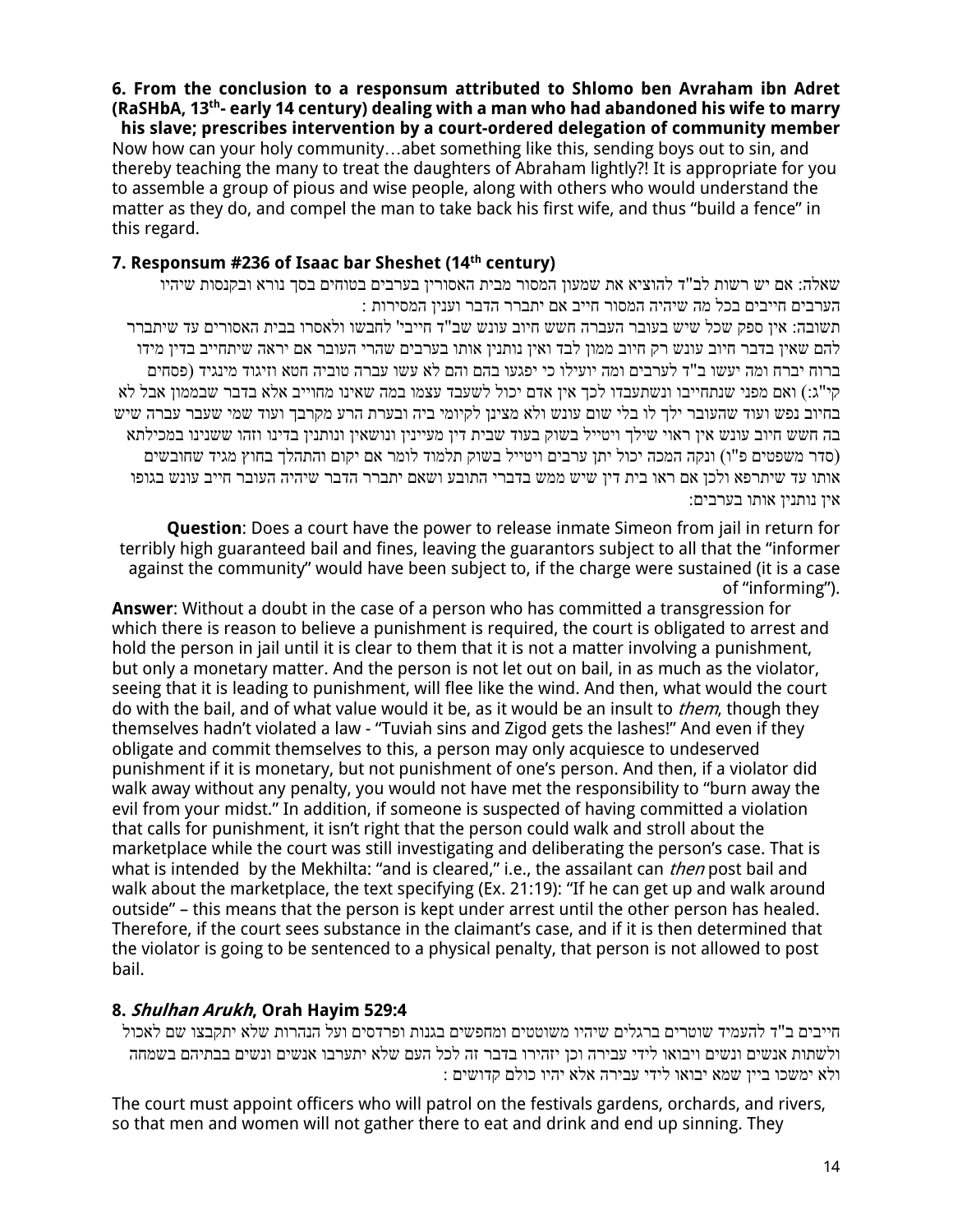should similarly warn the whole nation about this - that men and women should not joyously mix in their houses and overindulge in wine, lest they come to sin. Rather, all should be holy.

#### \*\*\*

## **V. Jewish Law, Modernity, and Liberal Principles**

### Overview of Jewish Law, Modernity, and Liberal Principles

Various standards can be used to mark the beginning of the 'modern era' of Jewish life, but in regard to public order, safety, and law enforcement, the decisive factor has been the liberalization of dominant societies, allowing Jews of all classes to move into the mainstream of surrounding populations. The "social contract" allowing for this change required the disempowering of residual Jewish civil autonomy, compensated for by inclusion of Jews, as free individuals, in the larger civil society, with equal status in all moral and legal respects.

The radicalness of this transformation is evident in the fate of banishment ( יודנ , םרח ( as a form of punishment. Imprisonment, the most common punishment for serious crimes in the United States, denies a person the liberty necessary to exercise one's *rights* as an American citizen, while banishment denied a person the opportunity to fully exercise their *responsibilities* as a Jew. To be banished was to be placed *outside* the bounds and bonds of Jewish life. Moses Mendelssohn's famous insistence that retaining banishment as a Jewish self-regulatory device was incompatible with the requirement to not impair "civil happiness" marks this everwidening turn in Jewish history.<sup>10</sup>

The great exception to this process has been the Zionist movement and the State of Israel, but here too, liberal principles have proven a challenge. The question, "What is the relationship between Jewish peoplehood and liberal democracy" continues to prove challenging in Israel as well, along with persistent questions about the proper relationship between public order, safety, and law enforcement.

Throughout the development of Jewish legal tradition, beginning with biblical sources, two value concepts have repeatedly shaped the sources: sh'mirat nefesh/ protecting persons, and  $k$ *vod ha-adam*/human dignity, principles that are implicit in the understanding of policing as a *civil* function. Their continued influence on contemporary Jewish thought is reflected in the sources referenced in this concluding section as well.

#### **Sources**

## **1. From the Basic Law of the State of Israel: on Human Dignity and Liberty (1992)**

זכויות היסוד של האדם בישראל מושתתות על ההכרה בערך האדם, בקדושת חייו ובהיותו בן־חורין, והן יכובדו ברוח . העקרונות שבהכרזה על הקמת מדינת ישראל

חוק־יסוד זה, מטרתו להגן על כבוד האדם וחירותו, כדי לעגן בחוק־יסוד את ערכיה של מדינת ישראל כמדינה יהודית תיטרקומדו .

אין פוגעים בחייו, בגופו, או בכבודו של אדם באשר הוא אדם. איו פוגעים בקנינו של אדם.

כל אדם זכאי להגנה על חייו, על גופו ועל כבודו.

אין נוטלים ואין מגבילים את חירותו של אדם במאסר, במעצר, בהסגרה או בכל דרך אחרת.

כל אדם חופשי לצאת מישראל.

. כל אזרח ישראלי הנמצא בחוץ לארץ זכאי להיכנס לישראל

.<br>כל אדם זכאי לפרטיות ולצנעת חייו

. אין נכנסים לרשות היחיד של אדם שלא בהסכמתו

אין עורכים חיפוש ברשות היחיד של אדם, על גופו, בגופו או בכליו.

ותיו שיתו של הדם, המביו או הרשומותיו אין מוגעים בסוד ה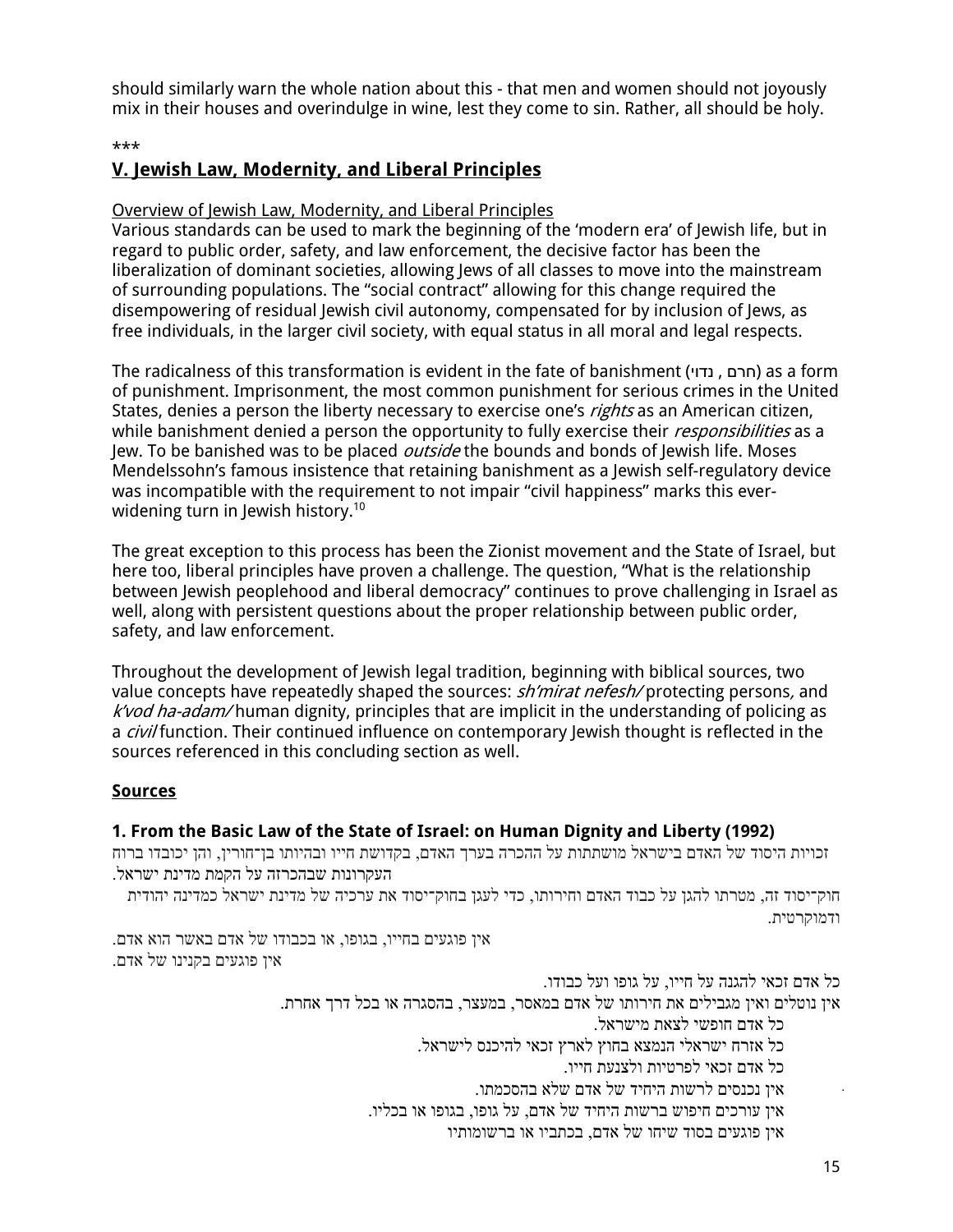אין פוגעים בזכויות שלפי חוק־יסוד זה אלא בחוק ההולם את ערכיה של מדינת ישראל, שנועד לתכלית ראויה, ובמידה שאינה עולה על הנדרש או לפי חוק כאמור מכוח הסמכה מפורשת בו.

אין מגבילים זכויות שלפי חוק־יסוד זה של המשרתים בצבא־הגנה לישראל, במשטרת ישראל, בשירות בתי הסוהר ובארגוני הבטחון האחרים של המדינה, ואין מתנים על זכויות אלה, אלא לפי חוק ובמידה שאינה עולה על הנדרש .ממהותו ומאופיו של השירות

. אין בחוק־יסוד זה כדי לפגוע בתקפו של דין שהיה קיים ערב תחילתו של חוק־היסוד

כל רשות מרשויות השלטון חייבת לכבד את הזכויות שלפי חוק־יסוד זה.

אין בכוחן של תקנות שעת חירום לשנות חוק־יסוד זה, להפקיע זמנית את תקפו או לקבוע בו תנאים; ואולם בשעה 1948–תומשפט, התש"ח לפי הירום בתוקף הכרזה לפי סעיף 9 לפקודת סדרי השלטון והמשפט, התש"ח שיהא בהן כדי לשלול או להגביל זכויות לפי חוק־יסוד זה, ובלבד להתקין תקנות שעת חירום מכוח הסעיף האמור שהשלילה או ההגבלה יהיו לתכלית ראויה ולתקופה ובמידה שלא יעלו על הנדרש.

1. The purpose of this Basic Law is to protect human dignity and liberty, in order to establish in a Basic Law the values of the State of Israel as a Jewish and democratic state.

2. There shall be no violation of the life, body or dignity of any person as such.

3. There shall be no violation of the property of a person.

4. All persons are entitled to protection of their life, body and dignity.

5. There shall be no deprivation or restriction of the liberty of a person by imprisonment, arrest, extradition or otherwise.

6. (a) All persons are free to leave Israel.

(b) Every Israel national has the right of entry into Israel from abroad.

7. (a) All persons have the right to privacy and to intimacy.

(b) There shall be no entry into the private premises of a person who has not consented thereto.

(c) No search shall be conducted on the private premises of a person, nor in the body or personal effects.

(d) There shall be no violation of the confidentiality of conversation, or of the writings or records of a person.

8. There shall be no violation of rights under this Basic Law except by a law befitting the values of the State of Israel, enacted for a proper purpose, and to an extent no greater than is required.

9. There shall be no restriction of rights under this Basic Law held by persons serving in the Israel Defense Forces, the Israel Police, the Prisons Service and other security organizations of the State, nor shall

such rights be subject to conditions, except by virtue of a law, or by regulation enacted by virtue of a law, and to an extent no greater than is required by the nature and character of the service.

10. This Basic Law shall not affect the validity of any law (*din*) in force prior to the commencement of the Basic Law.

11. All governmental authorities are bound to respect the rights under this Basic Law.

12. This Basic Law cannot be varied, suspended or made subject to conditions by emergency regulations; notwithstanding, when a state of emergency exists, by virtue of a declaration under section 9 of the Law and Administration Ordinance, 5708-1948, emergency regulations may be enacted by virtue of said section to deny or restrict rights under this Basic Law, provided the denial or restriction shall be for a proper purpose and for a period and extent no greater than is required.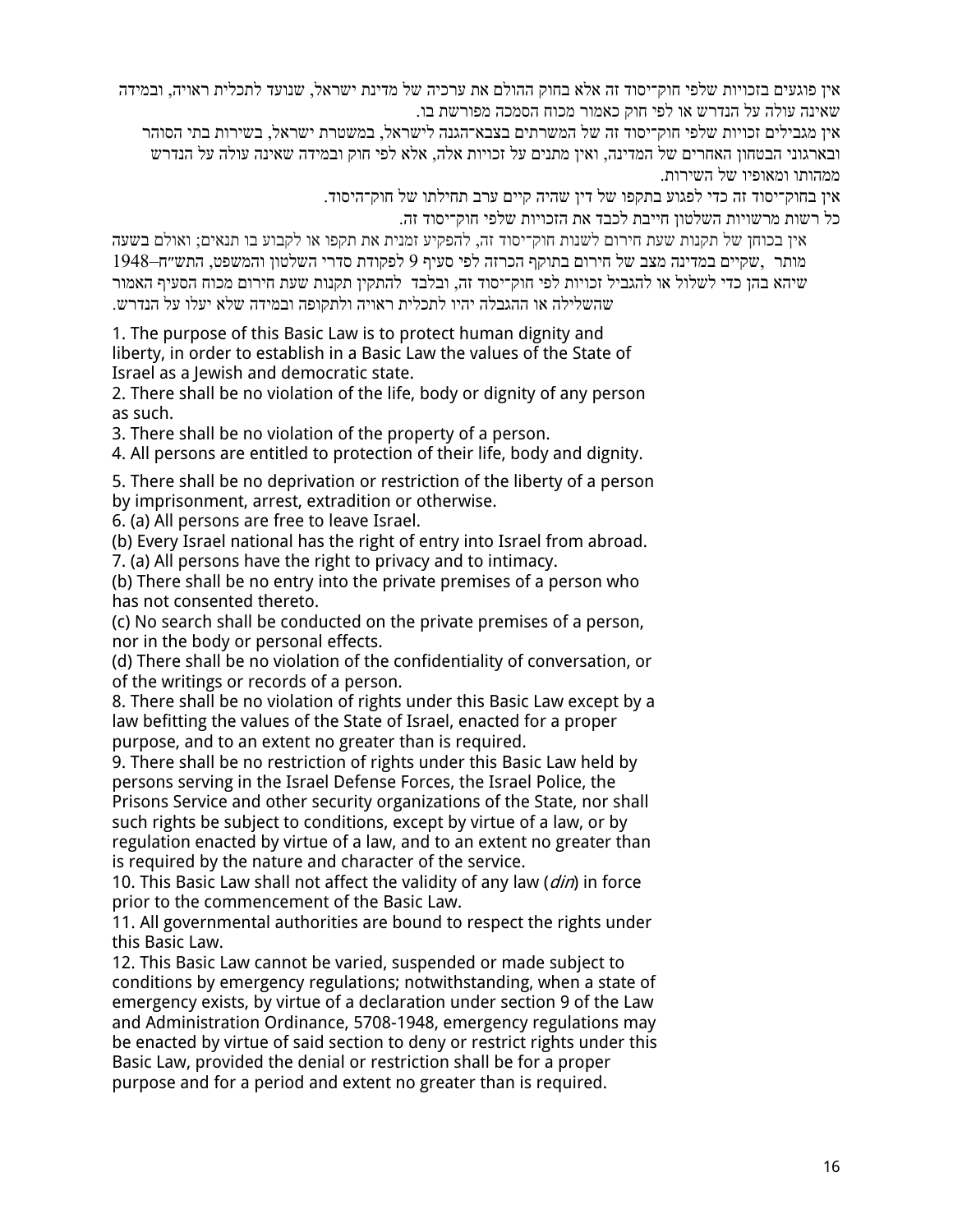### **2. From comments by Shulamit Aloni at a public colloquium on the Human Dignity and <sup>11</sup> Liberty portion of the State of Israel's Basic Law (1997)**

I have a question for the Chief Justice, Prof. Aharon Barak. He knows that I wasn't in agreement with the text of "[the] Jewish and democratic [civil rights basic law]" especially since there wasn't in this law the element of equality. My question to you, Prof. Barak – and you've said that you are speaking here as a professor and not a judge, though you sit on a court, and so I am concerned, as to why you spoke of "Jewish" as a halakhic concept, not a concept of Jewish criminal and civil jurisprudence [*mishpat ivri*], and not a concept of Jewish thought, and not a concept of Jewish culture, and you didn't relate it to what has occurred in the development of the Hebrew language and the rhythms of life being formed here. In the past two hundred years, Jewish life has flowered well beyond halakhah.

#### **3. From comments by Israel Supreme Court Justice Menahem Alon on a court decision <sup>12</sup> regarding an invasive body search for drugs in a public location (1992)**

Protecting a person's dignity and forbidding humiliating a person pertains not only to the innocent, but also when speaking of a person suspected of having committed an offense. When it says in the Jerusalem Talmud that when it is suspected that 'this person killed someone" (i.e., that people are saying that this person killed someone), that is sufficient to detain a person until the case is resolved. Rabi Yosi expressed astonishment at this: "You just grab the person in the marketplace and humilate the person?..." Nonetheless – if someone killed a person and there are witnesses that this one killed the person, the person is seized pending the appearance of the witnesses" – that is to say, until evidence is produced regarding the commission of the crime by the suspect-accused. Seizing a person in the marketplace involves a measure of humiliation, and this is not allowed unless the person is suspected of a serious crime, such as the crime of murder, because in that case there is a danger to the community if the person 'strolls about in the marketplace'…

…We have explored in detail the position of Jewish law on the major theme of principles related to a person's dignity – human dignity – and individual modesty, as it relates to performing a body search on a person, and the need to balance these principles with other values, but when we are speaking of finding a balance between them and an offense continuing a little longer, if the offense is a matter of rabbinic law, everyone agrees that the person's dignity supersedes the offense, and for a little longer the offense is not to be stopped, if doing so were to compromise the person's dignity. And according to some halakhic scholars, even when we are speaking of the temporary violation of Torah law, the principle of human dignity supersedes the offense, and one must not cause a person to be humiliated by instructing the person to undress, even partially, in the marketplace, in public. From this you learn how far the doctrine of balance between two fundamental principles extends – not allowing commission of an offense that is a matter between the person and God on the one hand, [i.e., poses no immediate danger to other people], and protection of the person's dignity on the other – in the world of Jewish law…

The ultimate basis of the aforementioned principle of human dignity is that the human was created as a reflection/image of God, and on the strength of this worldview, it is also a commandment to protect this dignity, in as much as insulting this dignity is insulting the reflection/image of God, and this commandment is addressed to all people, even in regard to one who would humiliate oneself. The principle is, in the aforementioned words of ben Azzai: "Know who you are humiliating – someone made in the image of God." It doesn't matter whether one humiliates the image in another person, or humiliates the image of God in oneself.